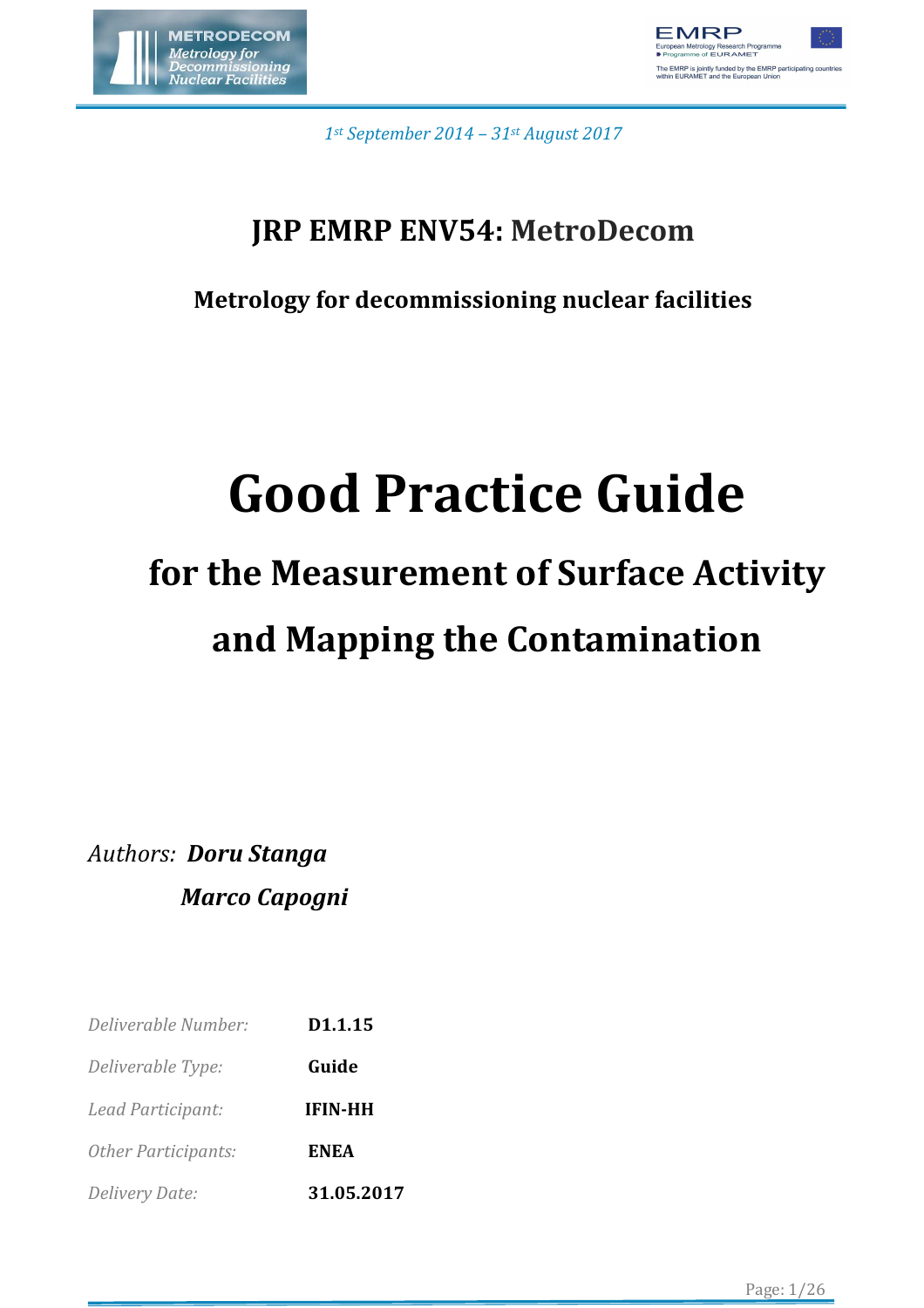



# **CONTENT**

# **1. Surface contamination**

- **1.1 General**
- **1.2 Mechanism of radioactive contamination**
- **1.3 Contamination source**

# **2. Measurement of surface contamination**

- **2.1 General**
- **2.2 Direct method of measurement**
- **2.3 Indirect method of measurement**

## **3. Mapping the contamination**

- **3.1 General**
- **3.2 Radiological surveys**
- **3.3 Mapping the contamination**
- **4. References**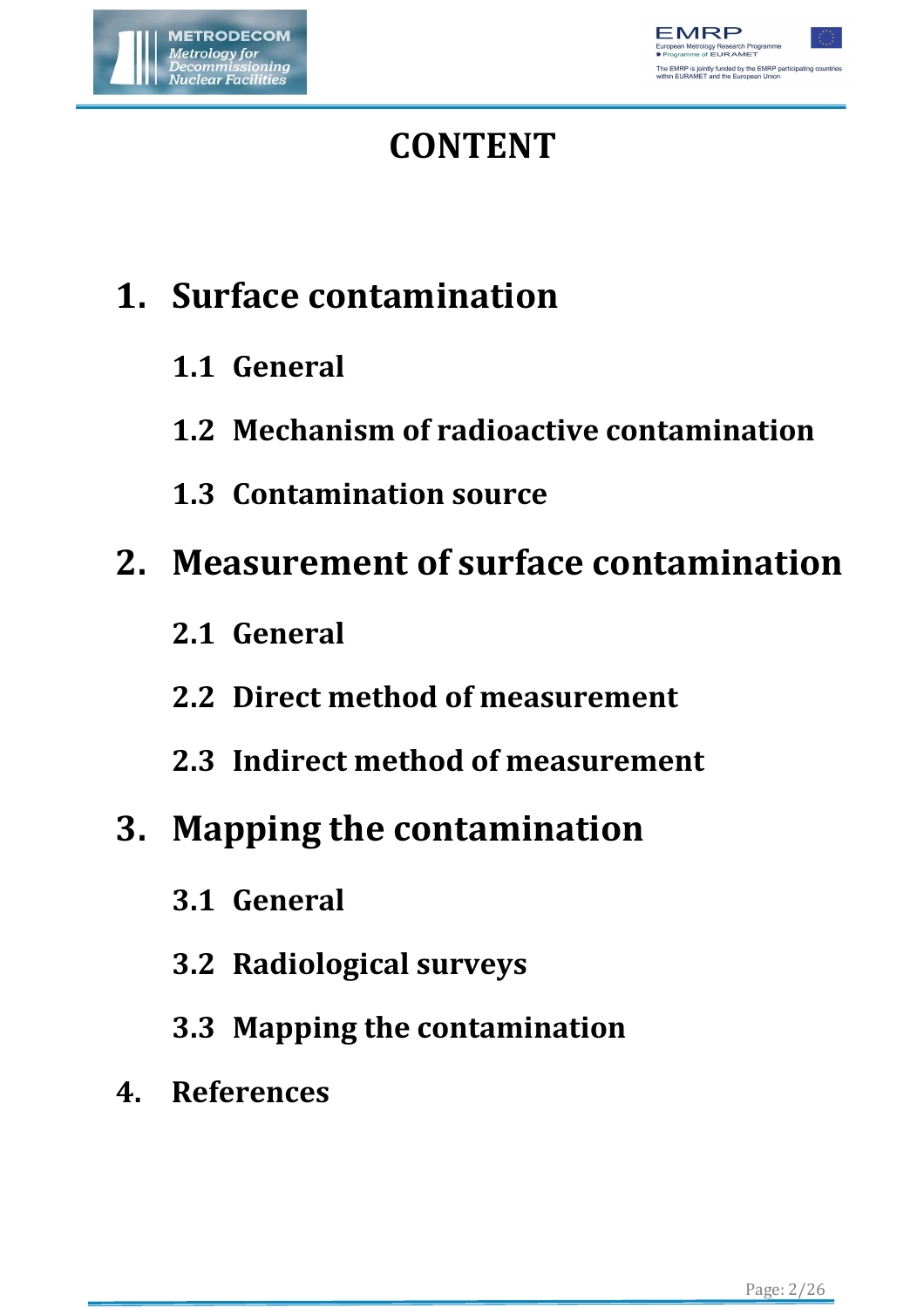

### **1. Surface contamination**

#### **1.1 General**

#### **1.1.1 Radioactive decay and radionuclides**

Radioactive decay or radioactivity is the process by which an unstable atomic nucleus loses energy by emitting radiation, such as alpha particles, beta particles, gamma rays and electrons. A material containing such unstable nuclei is considered radioactive. Radioactive decay is a nuclear process and is largely independent of the chemical and physical states of the nuclide. Radioactive nuclides decay spontaneously by the following processes: (i) Alpha decay; (ii) Beta decay; (iii) Electron capture; (iv) Internal transitions; (v) Isomeric transitions.

The first radioactive elements – radium and polonium – were discovered by Marie Curie at the end of the nineteenth century. The first artificial radionuclide, 30P, was produced by Frederic and Irene Joliot-Curie in an accelerator by bombarding aluminum with protons. Today, more than two thousand artificial radionuclides have been produced and identified.

In nature there are three types of radionuclides: those belonging to the decay chains of uranium and thorium, single very long-lived radionuclides, and cosmogenic radionuclides. Artificial radionuclides form the largest group of radionuclides. The main sources of artificial radionuclides are: (i) nuclear weapons production and explosions; (ii) nuclear energy production; (iii) radionuclide production by reactors and accelerators.

#### **1.1.2 Quantities associated with radioactive decays**

The main quantities associated with radioactive decays are: (i) energy of emitted particles or photons; (ii) maximum energy of the beta spectrum; (iii) transition probability; (iv) emission probability; (v) activity; (vi) decay constant and (vii) half-live.

Transition probability assigned to a specific transition is the probability that this transition occurs when one nucleus of a given radionuclide disintegrates. The emission probability assigned to the particles or photons (specified by type and energy) emitted by a radionuclide is the probability that such a particle or photon will be emitted when one nucleus of this radionuclide disintegrates, i.e. the emission probability is the mean number of particles or photons emitted per disintegration of one nucleus. According to the above definition, the emission probability for alpha, beta and gamma radiation has a value between 0 and 1. For Xrays, Auger electrons and gamma radiation due to positron annihilation, the emission probability may exceed 1. Because the probability is smaller than 1, the notation "number of electrons (or photons or alpha) per disintegration" can be used instead of emission probability.

The activity,  $\Lambda$ , of an amount of radioactive nuclide in a particular energy state at a given time is the quotient of *dN* by *dt* , where *dN* is the expected value of the number of spontaneous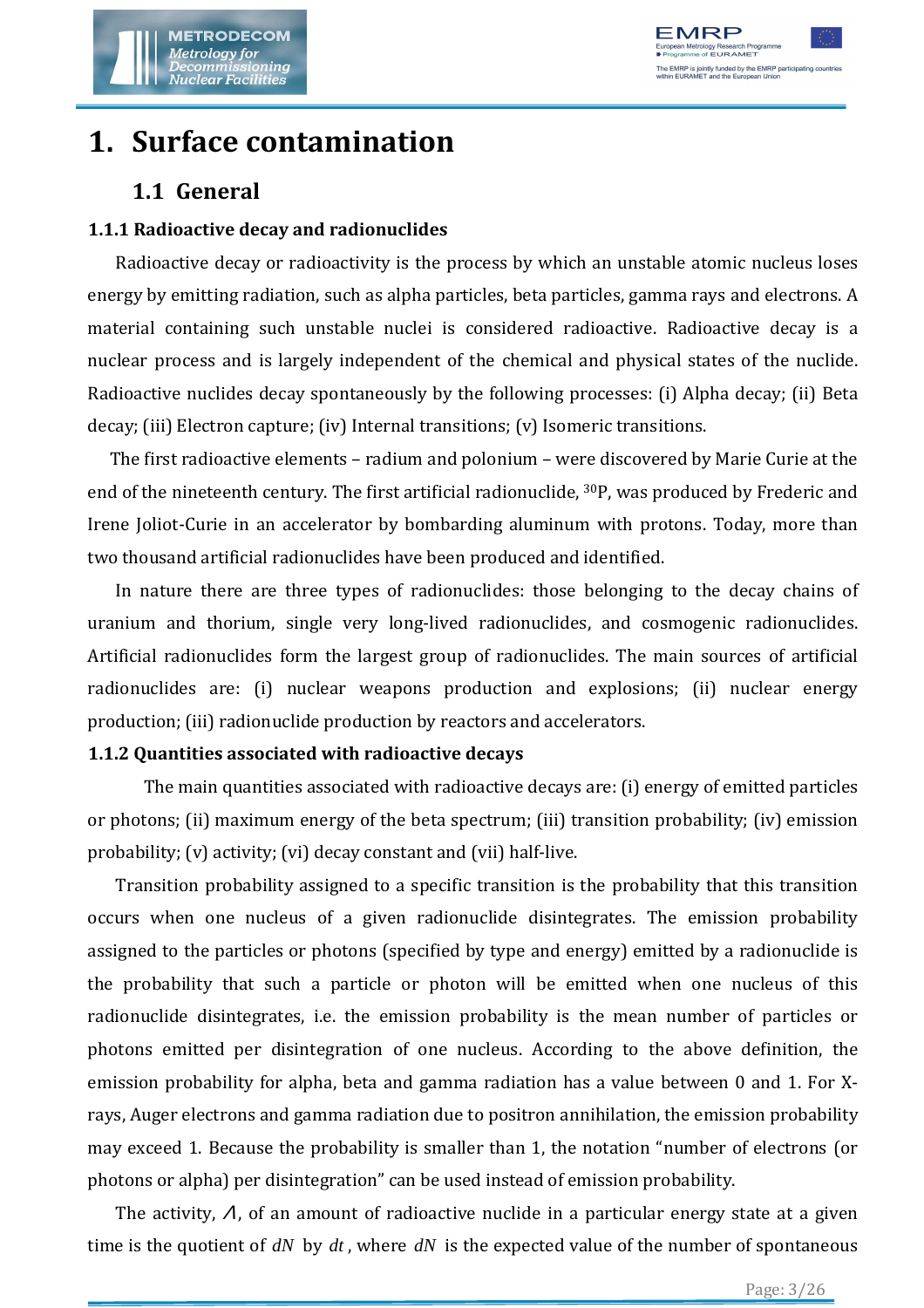

nuclear transitions from that energy state in the time interval  $dt$ . Hence, we have  $A = dN/dt$ . The special name for the unit of activity is Becquerel (Bq) and 1 Bq = one disintegration per second. The old unit of activity is Curie (Ci) and  $1$  Ci =  $3.7 \times 10^{10}$  Bq.

The decay constant,  $\lambda$ , is the probability of disintegration of a given radionuclide. The radioactive decay low represents the decrease of the activity of a radioactive substance with time by spontaneous nuclear transformations. It is expressed by the following equations

$$
dN/dt = -\lambda N \qquad N = N_0 e^{-\lambda t} \qquad A = A_0 e^{-\lambda t} \tag{1}
$$

where *N* is the number of atoms of the corresponding radionuclide consisting of nuclei being in the same energy state at time *t* ,  $N_0$  is the number of such atoms at time *t* = 0. The half-live,  $T_{1/2}$ , is the time required for the initial number of atomic nuclei, in a given state, to decrease by a factor of two. It follows that  $T_{1/2} = \ln(2)/\lambda$ .

#### **1.2 Mechanism of radioactive contamination**

Contamination of materials occurs because of the physical or chemical transfer of radioactive materials onto surfaces. Some contamination may be strongly adhered to the surface, which is called fixed contamination, and the other is relatively easy to remove, referred to as removable or loose contamination. Generally, removable contamination is simply deposited on the surface and has little interaction with the surface. The primary mechanisms by which radioactive contamination is produced include: (i) simple deposition of solid particles on the surface, as in the removable contamination case; (ii) material deposition on and within a barrier layer (e.g. an oxide layer) formed on the substrate surface; (iii) materials deposited via transport into the bulk of the substrate (Demmer et al., 2014).

For smooth non-porous materials, the removal of loose contamination is easy requiring usually a wipe with a damp cloth or washing with water. Loose contamination can become fixed contamination if it remains on surfaces for long periods of time. For rough non-porous materials, the removal of the loose contamination is difficult because it is retained by the surface irregularities.

In water cooled nuclear reactors, the main part of radioactive contamination comes from corrosion products from the primary coolant system which were activated during their passage through the reactor core. Additionally, a small amount of fission product from an accidental fuel cladding breach may also get into the coolant. A part of these corrosion and fission products are trapped by the metal oxide layer of recirculation pipes and other components.

In some circumstances, paint was applied on different contamination surfaces to fix the loose contamination. Also, there may be cases when thick layers of oil, grease, dirt and dust cover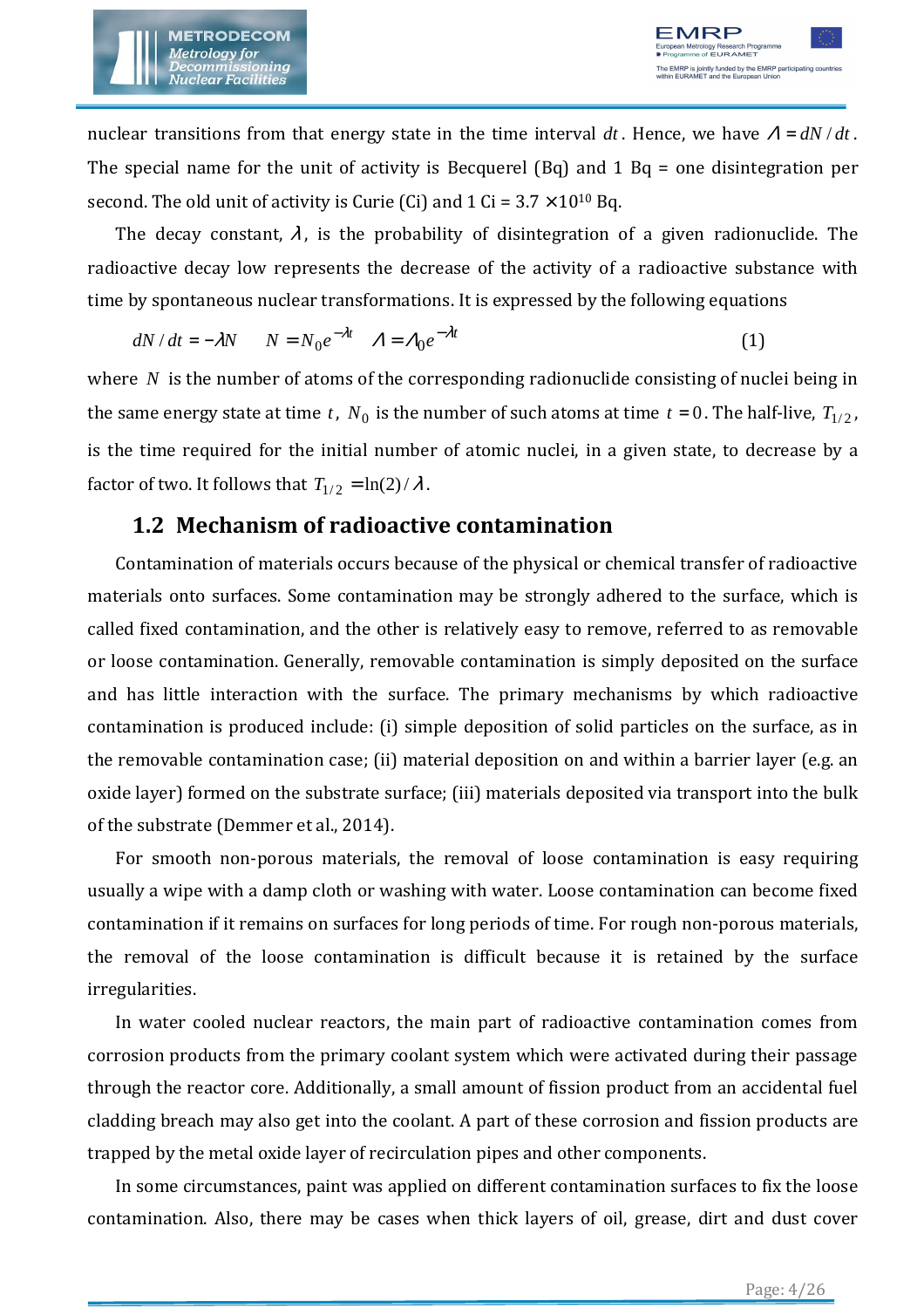

contamination surfaces. In these cases, the evaluation of the surface contamination using the direct method of measurement is difficult especially for soft beta emitters such as 14C and 147Pm.

Porous materials, such as wood and unsealed concrete, have the property of absorbing contaminants beyond their surface. The evaluation of the surface contamination for porous surfaces using the direct method of measurement is difficult and often impossible. It can be achieved provided that the identity of the radionuclide is known, the maximum depth penetration of the contamination is smaller than the maximum range of beta particles and there is some knowledge on the surface condition and the depth distribution of the nuclide.

#### **1.3 Contamination source**

Contamination sources are composed of the substrate material and materials of active and inactive layers. The substrate is the supporting material of the source on which the active layer is formed. A contamination source model is schematically shown in Figure 1 (ISO 7503-3, 2016). The substrate of the contamination source may be a non-porous or porous material which may have either a smooth or rough surface. There are many non-porous materials with smooth surfaces such as polished metals, painted/plated metals, glass, hard plastics, linoleum, painted wood, painted wallboard and glazed ceramic tiles. Unpainted/unpolished steel and stainless steel have relatively smooth surfaces. Cast iron and galvanized steel are examples of materials with rough surfaces. The active layer of the source contains the radioactive material, which has usually a non-uniform activity depth distribution. The activity distribution of the radionuclide material in the plane of the source surface is also non-uniform. The inactive layer is usually formed by deposition of different materials (e.g. water and dust). The main parameters of the contamination source are  $x_M$  and  $s$ , which are the thicknesses of active and inactive layers, respectively. The thickness of the source,  $\chi = x_M + s$ , varies within a broad range, typically from hundreds of nm to hundreds of  $\mu$ m.

Surface beta contamination measurements are performed by means of beta contamination monitors provided with thin-window large-area detectors. To obtain reliable results, the surface contamination measurement must be performed in a fixed counting geometry keeping the detector face stationary above the contaminated surface (e.g. a distance of 3 mm from the surface). The aim of this measurement is to determine the average value of the activity per unit area,  $\varLambda_{S}$  , of the contamination source. Taking into consideration that the contamination source contains the radionuclides from the area of the orthogonal projection of the detector window onto the contaminated surface,  $\varLambda_S$  is defined by

$$
A_S = \frac{A}{S} \tag{2}
$$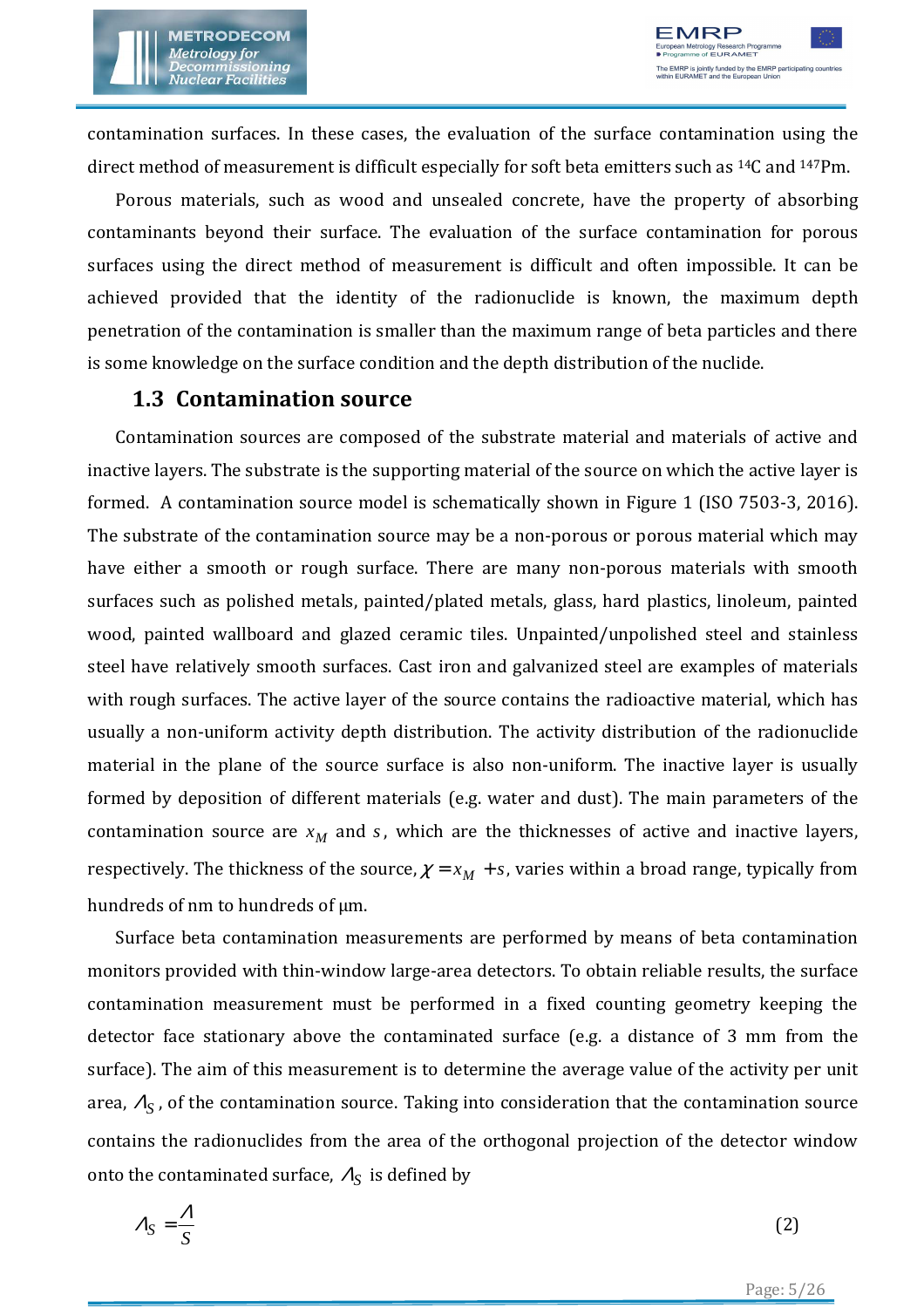

where *S* is the area of the detector window and Λ is the activity of the contamination source. Assuming that the source contains a single beta emitter, the efficiency of the contamination source for beta radiation and electrons,  $\varepsilon_b$ , is defined by

$$
\varepsilon_b = \frac{E_b}{\eta_b A} \tag{3}
$$

where  $E_b$  is the surface beta emission rate of the contamination source and  $\eta_b$  is the total emission probability for beta particles and electrons.



Figure 1. Schematic view of a contamination source

### **2. Measurement of surface contamination**

#### **2.1 General**

#### **2.1.1 Detection of ionizing radiation**

Ionizing radiation is any type of particle or photons that carries enough energy to ionize or remove electrons from an atom. There are two types of photons that can ionize atoms: gammarays and X-rays, and sometimes they have the same energy. Gamma radiation is produced by interactions within the nucleus, while X-rays are produced outside of the nucleus by electrons. There are officially two types of ionizing radiation that are energetic particles emitted during an interaction within the nucleus. The alpha particle is composed of two protons and two neutrons, or a helium nucleus. The beta particle is either a positron or an electron. Neutrons emitted during some nuclear decay processes are often included as ionizing particles but they do not actually ionize an atom directly. Neutrons interact with another nucleus, which may result in a secondary process involving ionizing radiation.

 Ionizing radiation is generated through nuclear decay, nuclear reactions, by very high temperature, or via acceleration of charged particles in electromagnetic fields. Natural sources include the sun, lightning and supernova explosions. Artificial sources include nuclear reactors, particle accelerators, and X-ray tubes. Radiation is a form of energy. This energy can be partly or wholly deposited in a suitable medium and thus produce an effect. The detection and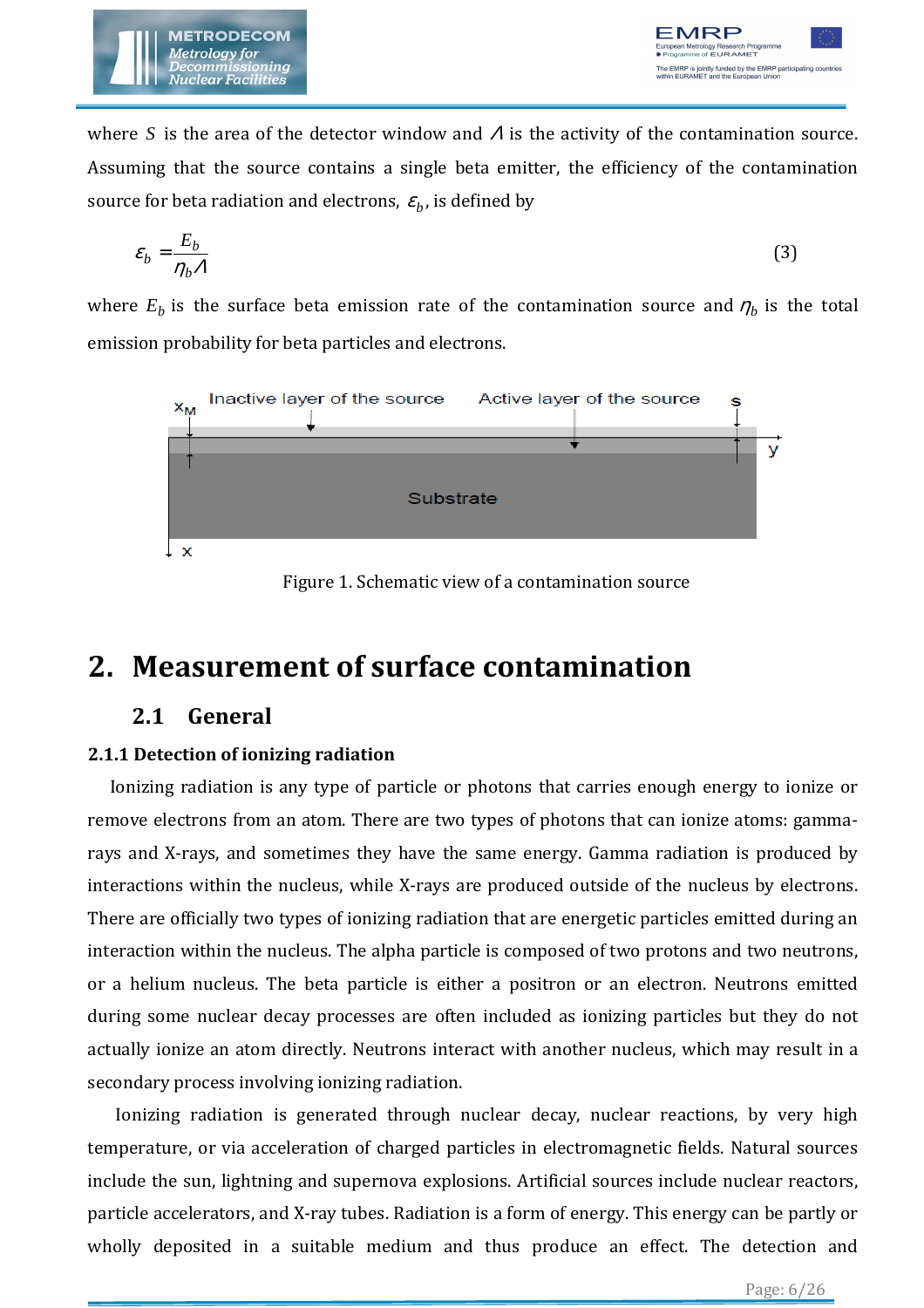

measurement of radiation is based upon the detection and measurement of its effects in a medium, and the history of the emergence of radiation detectors is closely related to the discovery of radiation and radiation effects. The development of radiation detectors could not have taken place without an important development that occurred in parallel: the development of equipment to receive signals from radiation detectors, process them and produce a convenient output.

#### **2.1.2 Measurement of radioactivity**

Measurement of radioactivity refers to the measurement of the activity of samples containing radionuclides. Generally, radioactive measurement systems consist of two parts: (1) a radiation detector or an array of detectors that determines the main features of the measurement system and (2) electronic equipment that enable the measurement of the radioactivity.

In practice, most radionuclide measurement systems make use of relative methods of measurement and are based on pulse counting technique. Radiation detectors should have a low and stable radiation background to reduce interference and uncertainty in measurements**.**  Contributors to the radiation background for a detector are the following: (a) Cosmic and terrestrial radiations; (b) Radionuclides in the detector and nearby components of the detector system; (c) Radioactive contamination on the detector, sample holder, and other components; (d) Radionuclides in the counting room walls, floor, and air; (f) The radiation environment near the counting room; (g) Other radionuclides in the source that is being counted.

A detector operated in pulse mode produces a pulse associated with individual events. In many instances, the pulse is proportional to the energy of the incident radiation. Measuring systems using detectors that utilize this proportionality feature are known as spectrometers and are used not only for measuring the activity of radionuclides but also for identifying them.

 Other detectors, known as gross radiation counters, measure and count pulses regardless of energy. For measurements using gross (or integral) counting, the count rate, *R*, provided by the radioactivity measurement system must be corrected for dead time losses, decay and background (*B*). When the corrections for dead time losses and decay can be neglected, the net count rate is given by  $R_{net} = R - B$ .

The activity,  $\Lambda$ , of a given radioactive source containing a single radionuclide and the response of a radioactive measurement system (net count rate) are related by (ICRU, 1994)

$$
R_{net} = \varepsilon_c A \tag{4}
$$

where  $\varepsilon_c$  is the overall or the counting efficiency of the measurement system for a given counting geometry. The counting efficiency thus represents the ratio between *Rnet* and Λ. It depends on the detection efficiencies for different particles and photons emissions. For given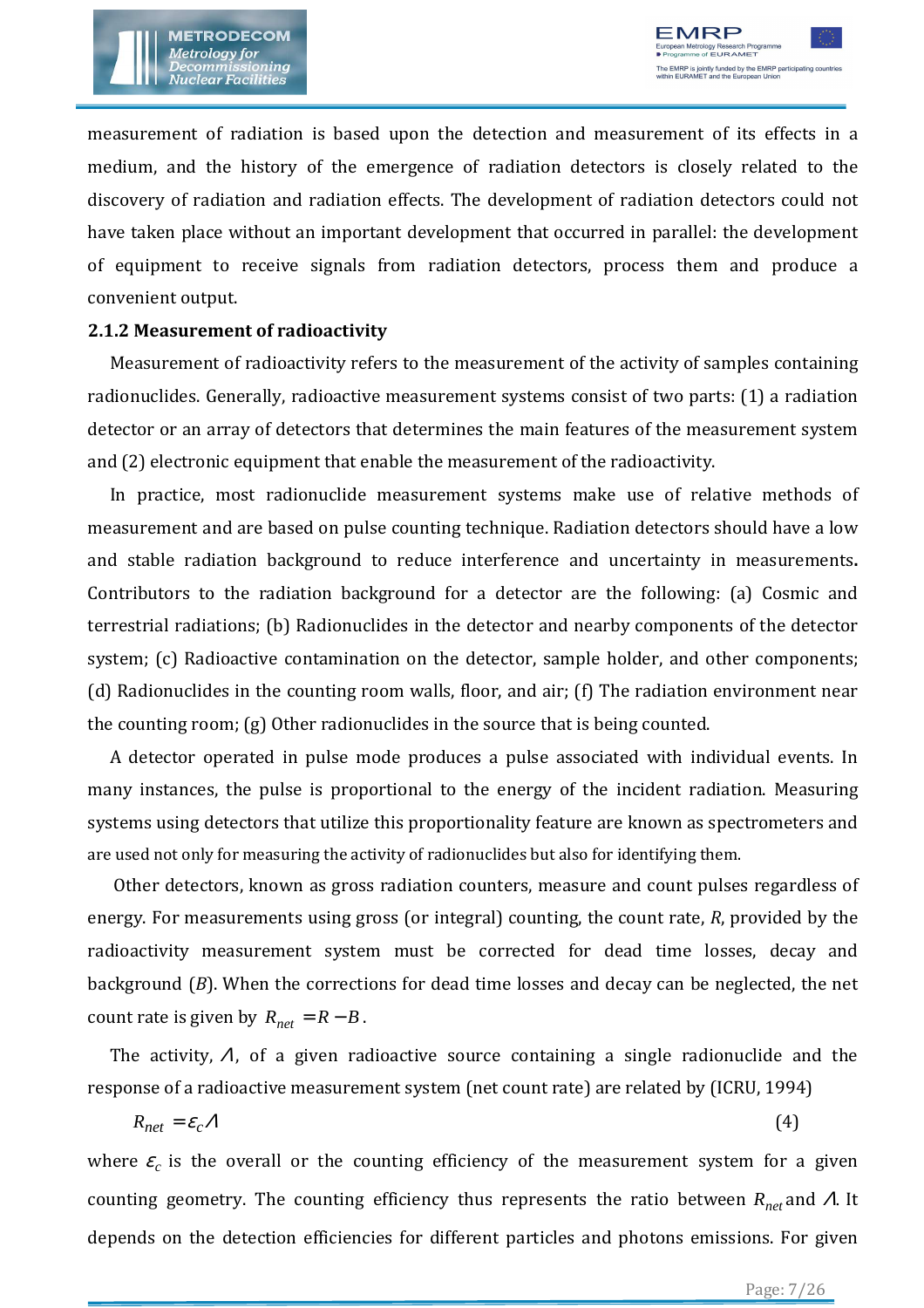

radionuclide, measurement system and counting geometry, the detection efficiency,  $\varepsilon_{di}$  for a given type of emission (e.g. conversion electron emissions) is defined by

$$
\varepsilon_{di} = \frac{R_i}{\eta_i A} \tag{5}
$$

where  $R_i$  is the net count rate due to "*i*" type emission and  $\eta_i$  is the total number of type "*i*" emissions per decay. Because  $\varepsilon_{di}$  depends on  $\eta_i$  and energy of particles or photons emissions, it follows that  $\varepsilon_c$  depends on the parameters of the decay scheme of the radionuclide. As a result, to measure the activity of a given radionuclide, it must firstly be identified. Radionuclides emitting alpha or gamma radiations can simultaneously be identified and measured using spectrometers. Chemical separation can be used to identify isotopes that do not emit gamma or alpha radiations. In case of measurements using gross counting, the radionuclides from a mixture must firstly be identified and their percentage activity must be known. Considering a mixture composed of *n* nuclides having the activities  $\Lambda_i$ , the counting efficiency is defined by

$$
\varepsilon_c = \frac{R_{net}}{\Lambda} = \left(\sum_{i=1}^n R_{net,i}\right) / \Lambda = \sum_{i=1}^n (\Lambda_i / \Lambda) \frac{R_{net,i}}{\Lambda_i} = \sum_{i=1}^n c_i \varepsilon_{c,i}
$$
(6)

where  $A = A_1 + ... + A_n$ ,  $\varepsilon_{c,i} = R_{net,i} / A_i$  and  $c_i = A_i / A$  is the percentage activity. It follows that

$$
A_i = c_i \frac{R_{net}}{\varepsilon_c} \tag{7}
$$

Eq. (7) shows that the activity,  $\varLambda_{\bm i}$ , of the *i*th radionuclide from a mixture can be determined by gross counting if all radionuclides from the mixture were identified,  $\varepsilon_{c,i}$  and  $c_i$  are known.

#### **2.1.3 Measurement of the surface contamination using direct and indirect methods**

Surface contamination is quantified in terms of activity per unit area, the quantity which is normally used to specify "derived limits", i.e. maximum limits of surface contamination (ISO, 2016). Surface contamination can be evaluated by direct and indirect methods of measurement. Direct measurements are carried out with surface contamination monitors that respond to both removable and fixed surface contamination (ISO 7503-1, 2016). Indirect evaluation of the surface contamination is used for assessing the removable contamination (ISO 7503-2, 2016).

The direct evaluation of the surface contamination by means of contamination monitors is based on the detection and gross counting of alpha and beta particles, electrons, gamma radiation and X- rays using thin-window large area detectors. The direct method is the best approach whenever possible. In the direct method, the monitor probe is kept stationary above a contaminated surface, with the face of the probe at a minimal distance of approximately 3 mm from the surface. The probe shall be kept for a minimum to obtain sufficient accuracy.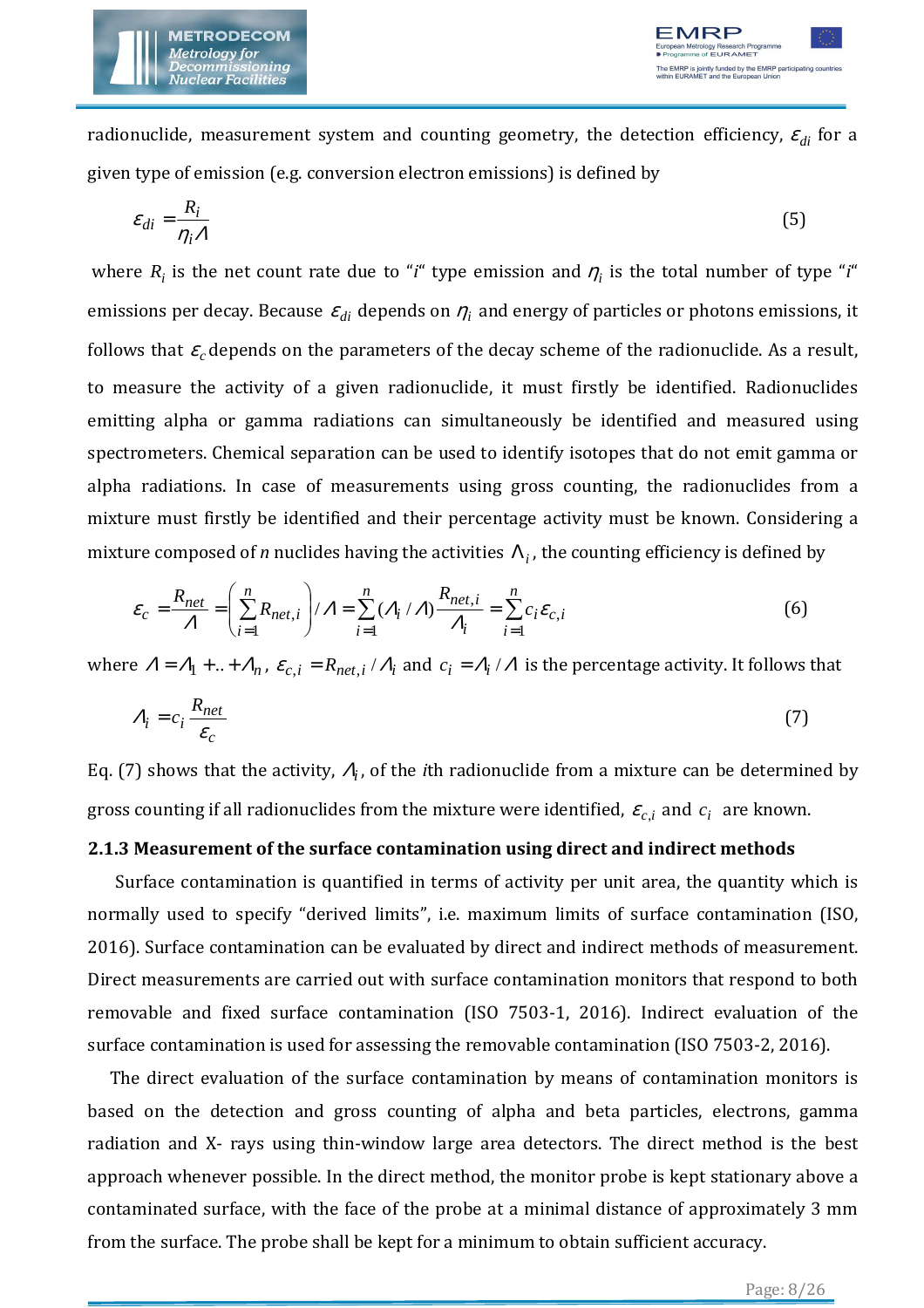Contamination that is fixed to the surface would not be transferred to the body and is usually of concern only as a source of external exposure. However, it is the removable contamination that is transferrable to humans by contact, inhalation, or ingestion that poses a hazard of internal radiation exposure. The levels of removable contamination that are of concern may be much lower than those for fixed contamination.

The amount of removable contamination is usually determined by obtaining wipe samples. Usually, only a portion of the removable activity is collected on the first wipe, and several wipes are needed to assess the total removable activity. The interpretation of wipe sample results quantitatively is generally difficult because the sampling and measurement uncertainties are often not adequately evaluated.

#### **2.2 Direct measurement of surface contamination**

#### **2.2.1 Direct measurement of contamination sources according to ISO 7503**

According to ISO 7503-1, when only one radionuclide is responsible for the contamination, the activity per unit area,  $\Lambda_S$  , of a contamination source, measured by means of a contamination monitor, is given by

$$
A_S = \frac{A}{S} = C_A R_{net} = \frac{R_{net}}{I_A}
$$
\n(8)

where  $C_A$  and  $I_A = 1/C_A$  are, respectively, the activity calibration factor of the instrument and the activity instrument response, *Rnet* is the observed count rate from the contamination source corrected for dead time losses, background and decay. If the corrections for dead time losses and decay are negligible then  $R_{net} = R - B$  where *R* is the count rate observed from the contamination source and *B* is the background rate.

ISO 7503-3 provides a complicated formula for calculating *I <sup>A</sup>* (see ISO 7503-3, Eq. (9)), which takes into account the coincidence summing effect. Also, ISO 7503-3 in Annex A shows that the correction due to the coincidence summing effect is small (it does not exceed 7 %) and can consequently be neglected. Under these conditions, considering a radionuclide emitting alpha and beta particles, electrons and photons and taking into account the instrument efficiency and the source efficiency defined by ISO 7503,  $I_A$  can be expressed as

$$
I_A = \frac{R_{net}}{A} S = \left[ \eta_a \left( \frac{R_a}{E_a} \right) \left( \frac{E_a}{\eta_a A} \right) + \eta_b \left( \frac{R_b}{E_b} \right) \left( \frac{E_b}{\eta_b A} \right) + \eta_g \left( \frac{R_g}{E_g} \right) \left( \frac{E_g}{\eta_g A} \right) \right] S \tag{9}
$$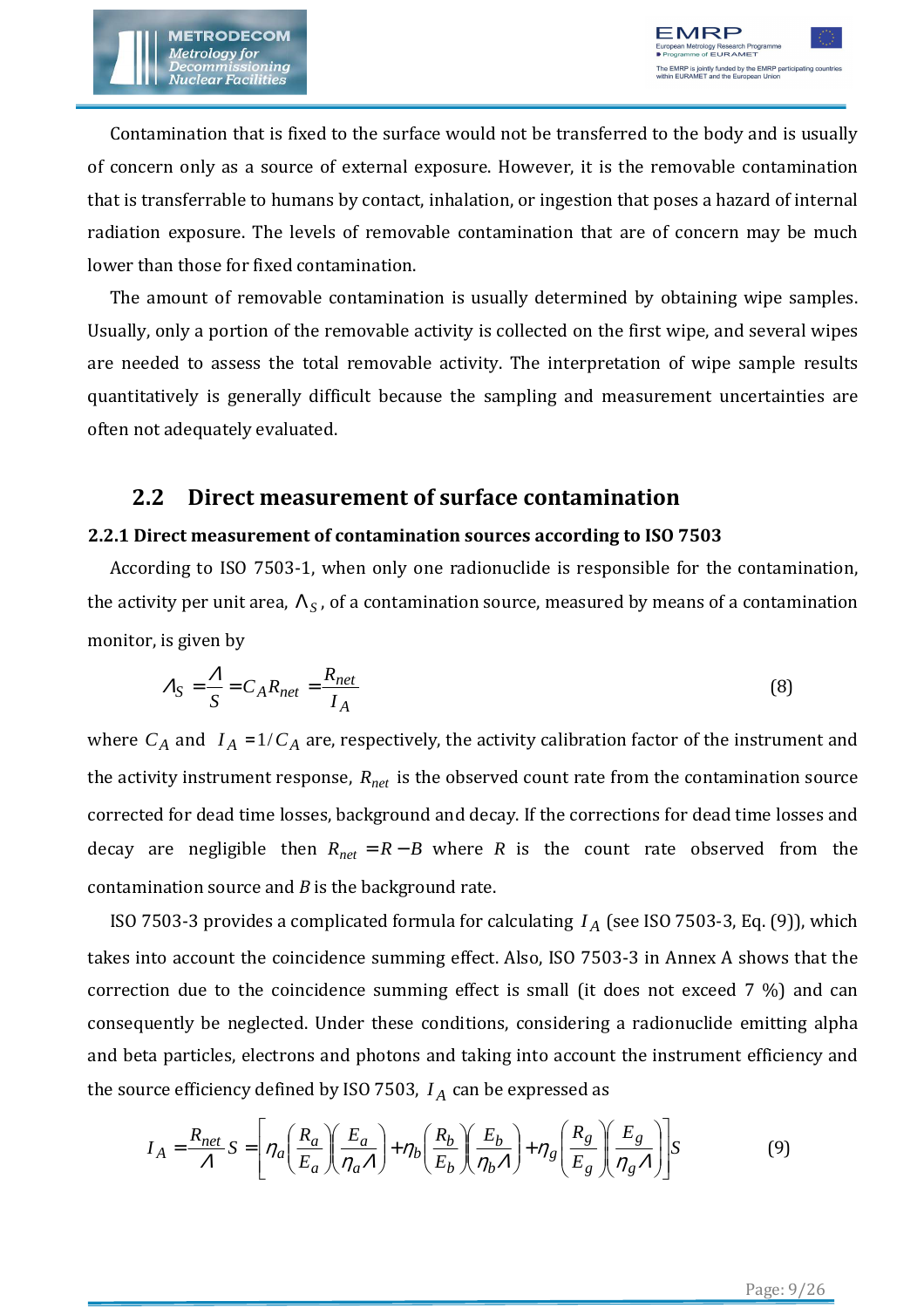

where  $R_{net} = R_a + R_b + R_g$ ,  $R_a$ ,  $R_b$  and  $R_g$  are, respectively the count rates due to alpha, beta (including electrons) and gamma (including X-rays) radiations,  $E_a$ ,  $E_b$  and  $E_g$  are, respectively, surface emission rate of alpha particles, beta particles (including electrons) and photons,  $\eta_a$ ,  $\eta_b$ and  $\eta_{g}$  are, the number of emissions per decay corresponding to alpha particles, beta particles (including electrons) and photons, respectively. Taking into account the instrument efficiency and the source efficiency defined by ISO 7503, Eq. (9) becomes

$$
I_A = \eta_a e_a \varepsilon_a + \eta_b e_b \varepsilon_b + \eta_g e_g \varepsilon_g \tag{10}
$$

where  $e_a$ ,  $e_b$  and  $e_g$  are, respectively, the instrument efficiency for alpha and beta particles (including electrons) and photons,  $\varepsilon_a$ ,  $\varepsilon_b$  and  $\varepsilon_g$  are, respectively, the source efficiency for alpha and beta particles (including electrons) and photons.

To calculate  $I_A$  by means of Eq. (10), an approximation to the value of  $I_A$  for contamination sources can be obtained by taking  $e_a = e_a^{ref}$  ,  $e_b = e_b^{ref}$  $e_b = e_b^{ref}$  and  $e_g = e_g^{ref}$ , where the values of  $e_a^{ref}$ , *ref*  $e_{b}^{ref}$  and  $e_{g}^{ref}$  are determined during the calibration using reference sources. The values of  $\varepsilon_{g}$ are usually equal to 0.5, excepting the case of low energy photons when this value must be corrected for the photon attenuation in the source material. For the values of  $\varepsilon_a$  and  $\varepsilon_b$ , the standard ISO 7503-3 provides conservative values. Also, it recommends the empirical estimation of their values, whenever possible.

The relative standard uncertainty of  $\Lambda_S$  can be calculated by means of Eq. (8) using law of propagation of uncertainty (ISO, 1995). Thus, we have

$$
\delta^2(\Lambda_S) = \delta^2(R_{net}) + \delta^2(I_A)
$$
\n(11)

where  $\delta(R_{net})$  and  $\delta(I_A)$  are relative standard uncertainties of  $R_{net}$  and  $I_A$ , respectively. The relative standard uncertainty of *I <sup>A</sup>* can be calculated by means of Eq. (10) and is given by

$$
\delta^{2}(I_{A}) = \delta^{2}(S) + \omega_{a}^{2} [\delta^{2}(e_{a}) + \delta^{2}(e_{a})] + \omega_{b}^{2} [\delta^{2}(e_{b}) + \delta^{2}(e_{b})] + \omega_{g}^{2} [\delta^{2}(e_{g}) + \delta^{2}(e_{g})]
$$
(12)

where  $\omega_a = \eta_a e_a \varepsilon_a (S/I_A)$ ,  $\omega_b = \eta_b e_b \varepsilon_b (S/I_A)$ ,  $\omega_g = \eta_g e_g \varepsilon_g (S/I_A)$  and  $\delta(I_A)$ ,  $\delta(e_a)$ ,  $\delta(e_b)$ ,  $\delta(e_g)$ ,  $\delta(\varepsilon_a)$ ,  $\delta(\varepsilon_b)$  and  $\delta(\varepsilon_g)$  are the relative standard uncertainties of  $I_A$ ,  $e_a$ ,  $e_b$ ,  $e_g$ ,  $\varepsilon_a$ ,  $\varepsilon_b$ and  $\varepsilon_{_g}$  , respectively.

Eq. (10) can be applied when the method of direct calibration of an instrument with respect to a specific radionuclide, using a single reference source made from the same radionuclide, is employed. In the case of the multisource calibration procedure, a basic set of reference sources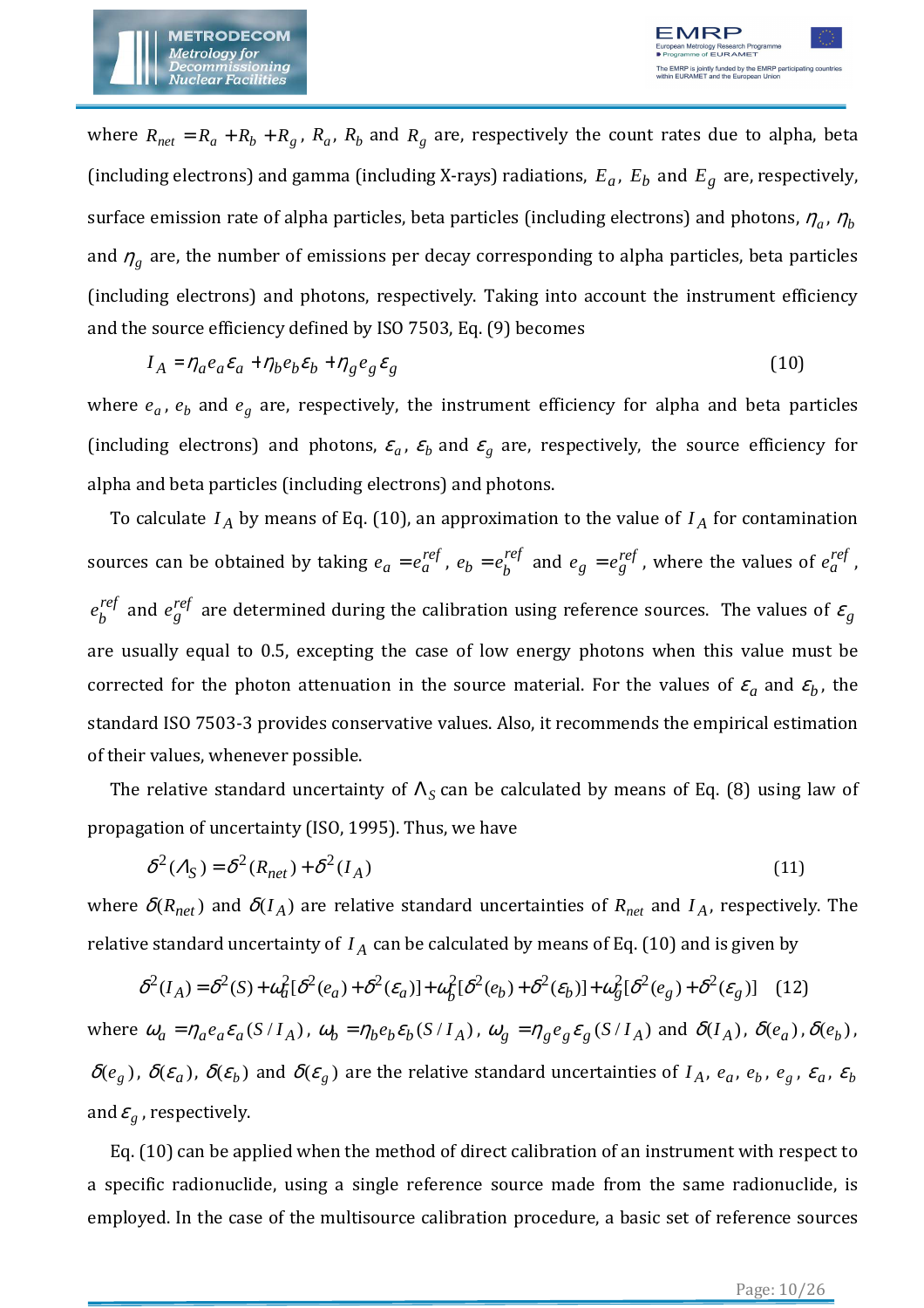

are used for determining the instrument efficiency in four different energy regions, which cover the whole energy range of beta and gamma emitters (ISO 7503-3, 2016). Also, it is assumed that the values of the instrument efficiency and the source efficiency are constant over each region. Under these conditions, the activity instrument response ,  $I^{ms}_{\ A}$  $I_A^{ms}$  , is given by

$$
I_A^{ms} = \eta_a e_a \varepsilon_a + \sum_{k=1}^4 (\eta_{b,k} e_{b,k} \varepsilon_{b,k} + \eta_{g,k} e_{g,k} \varepsilon_{g,k})
$$
(12)

where  $\eta_{b,k}$ ,  $e_{b,k}$  and  $\varepsilon_{b,k}$  are, respectively, the summarized emission probability of beta particles and electrons, instrument efficiency and source efficiency for beta radiation and electrons corresponding to the *k*-th energy region,  $\eta_{g,k}$ ,  $e_{g,k}$  and  $\varepsilon_{g,k}$  are, respectively, the summarized emission probability of photons, the instrument efficiency and source efficiency for photons corresponding to the *k*-th energy region.

The relative standard uncertainty of  $I_A^{ms}$ ,  $\delta(I_A^{ms})$  $\delta(I_A^{ms})$ , can be calculated by means of Eq. (12). Thus, we have

$$
\delta^2(I_A^{ms}) = \delta^2(S) + \alpha_a^2[\delta^2(e_a) + \delta^2(\varepsilon_a)] + \sum_{k=1}^4 \alpha_{b,k}^2[\delta^2(e_{b,k}) + \delta^2(\varepsilon_{b,k})] + \alpha_{g,k}^2[\delta^2(e_{g,k}) + \delta^2(\varepsilon_{g,k})]
$$
(13)

where  $\alpha_a = \eta_a e_a \varepsilon_a (S/I_A^{ms})$  $\alpha_a = \eta_a e_a \varepsilon_a (S/I_A^{ms})$ ,  $\alpha_{b,k} = \eta_{b,k} e_{b,k} \varepsilon_{b,k} (S/I_A^{ms})$  $\alpha_{b,k} = \eta_{b,k} e_{b,k} \mathcal{E}_{b,k} (S / I_A^{ms})$ ,  $\alpha_{g,k} = \eta_{g,k} e_{g,k} \mathcal{E}_{g,k} (S / I_A^{ms})$ *ms*  $\alpha_{g,k} = \eta_{g,k} e_{g,k} \varepsilon_{g,k} (S/I_A^{ms})$  and  $\delta(e_{b,k})$ ,  $\delta(e_{b,k})$ ,  $\delta(e_{g,k})$  and  $\delta(e_{g,k})$  are uncertainties of  $e_{b,k}$ ,  $e_{b,k}$ ,  $e_{g,k}$  and  $\varepsilon_{g,k}$ , respectively.

#### **2.2.2 Calibration of contamination monitors**

Instrument efficiency shall be determined under geometrical conditions which shall be as close as practicable to the conditions met during the measurement. The area of the calibration source should be sufficient to cover the active or working area of the detector. Where the detector is larger than the calibration source sequential measurements shall be carried out with the calibration source moved across the surface of the detector. These measurements shall cover the whole of the window area of the probe and give an average value for the instrument efficiency. The calibration source type may be adapted to the expected homogenous or heterogeneous contamination distribution.

According to ISO 7503-3, the instrument calibration should be done by means of reference radiations provided by reference sources of certified surface emission rate in accordance with ISO 8769. It follows that the the calibration of contamination monitors must be performed on the surface emission rate basis. The same standard recommends two calibration procedures:

- 1. a procedure for the direct calibration of an instrument with respect to a specific radionuclide using a single calibration source made from the same radionuclide.
- 2. a multisource procedure.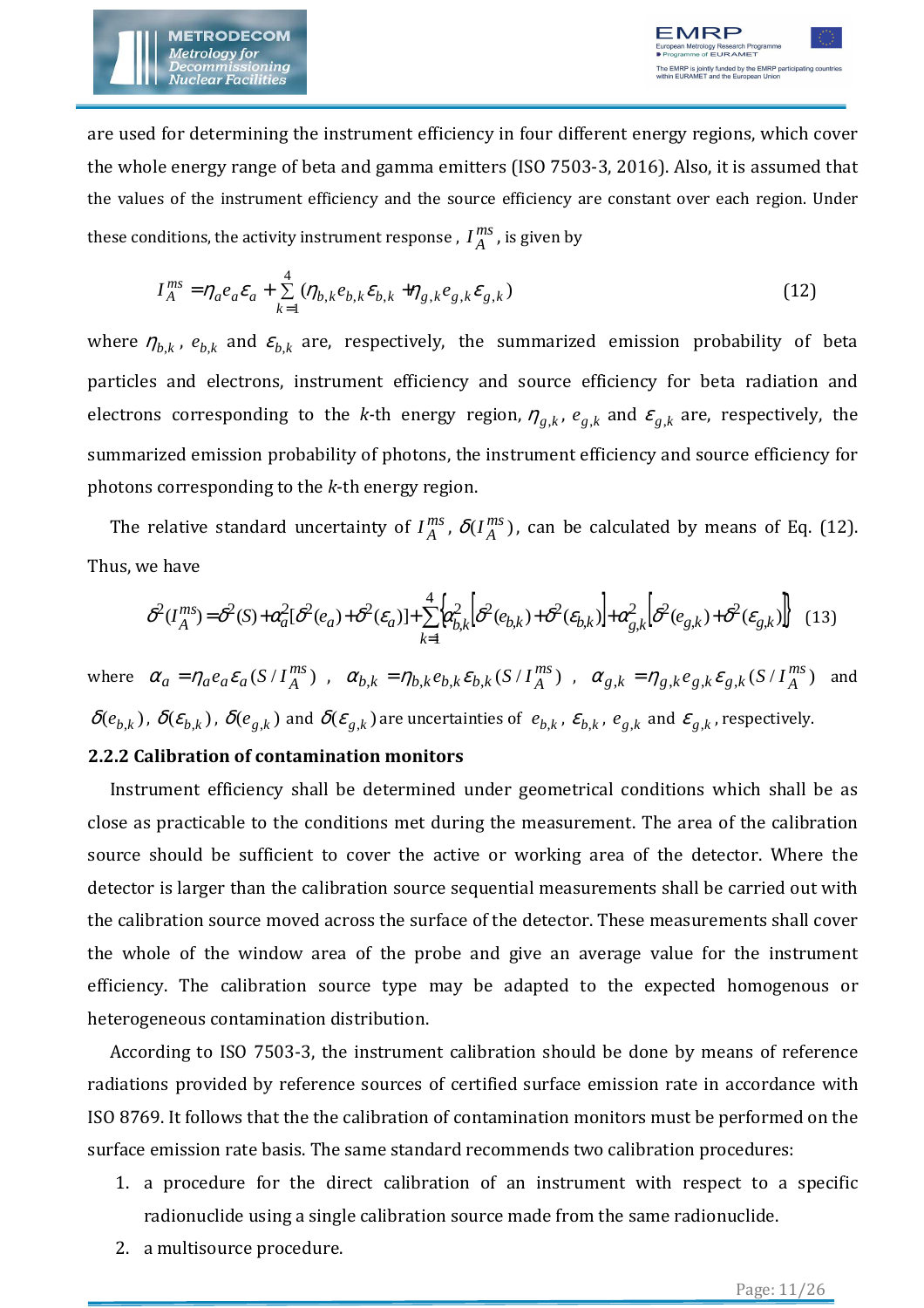

The first procedure can be applied to all radionuclides for which calibration sources are available and all types of radiation emitted can, in principle, be utilized for such a calibration. In this case, reference values of  $e_b$  and  $e_g$  for beta-gamma emitters can be determined using reference sources with certified values of the surface beta emission rate and activity. Thus, the reference values,  $e^{\textit{ref}}_{b}$  and  $e^{\textit{ref}}_{g}$  , are given by

$$
e_b^{ref} = \frac{R_{bg}^{ref} - R_g^{ref}}{E_b^{ref}} \qquad \qquad e_g^{ref} = \frac{R_g^{ref} - B}{E_g^{ref}} \tag{14}
$$

where  $R_{bg}^{ref}$  is the count rate observed from the reference source,  $R_g^{ref}$  is the count rate observed from the reference source when it is covered with adequate filters to suppress beta particles and electrons,  $E_b^{ref}$  is the surface beta emission rate and  $E_g^{ref} = \eta_g (A_{ref}/2)$  is the surface photon emission rate (<sup>Λ</sup>*ref* is the activity of the reference source). In case of low energy photons, the value of  $E_{g}^{ref}$  must be corrected for the photon attenuation in the source material. For pure beta emitters,  $R_g^{ref} = B$ . For alpha-gamma emitters,  $e_a^{ref}$  can similarly be determined using reference sources with certified values of the surface emission rate and activity.

For the application of the multisource calibration procedure, calibration can be performed by a set of basic radionuclide reference sources with certified alpha, beta, or photon surface emission rate (see ISO 7503-3, Table A.1). These calibration reference sources are used as emitters of alpha particles, electrons, or photons of a particular energy range. They are not perceived as sources of particular radionuclides. This procedure can be applied in case of radionuclides with complex emission characteristics or of radionuclides for which no calibration sources are available. The instrument efficiency is measured versus radiation energy using sources emitting mono-energetic radiation. Instrument efficiency values for the radionuclides under consideration are then calculated individually, using the energy and emission probability data relating to the mono-energetic components of the radiation. In this case, reference values of  $e_b$  and  $e_g$  for beta-gamma emitters, corresponding to the *k*th energy region, can be determined using reference sources corresponding to the same energy region. Thus, the reference values, *ref*  $e^{ref}_{b,k}$  and  $e^{ref}_{g,k}$  , are given by

$$
e_{b,k}^{ref} = \frac{R_{b,k}^{ref} - B}{E_{b,k}^{ref}} \qquad e_{g,k}^{ref} = \frac{R_{g,k}^{ref} - B}{E_{g,k}^{ref}}
$$
(15)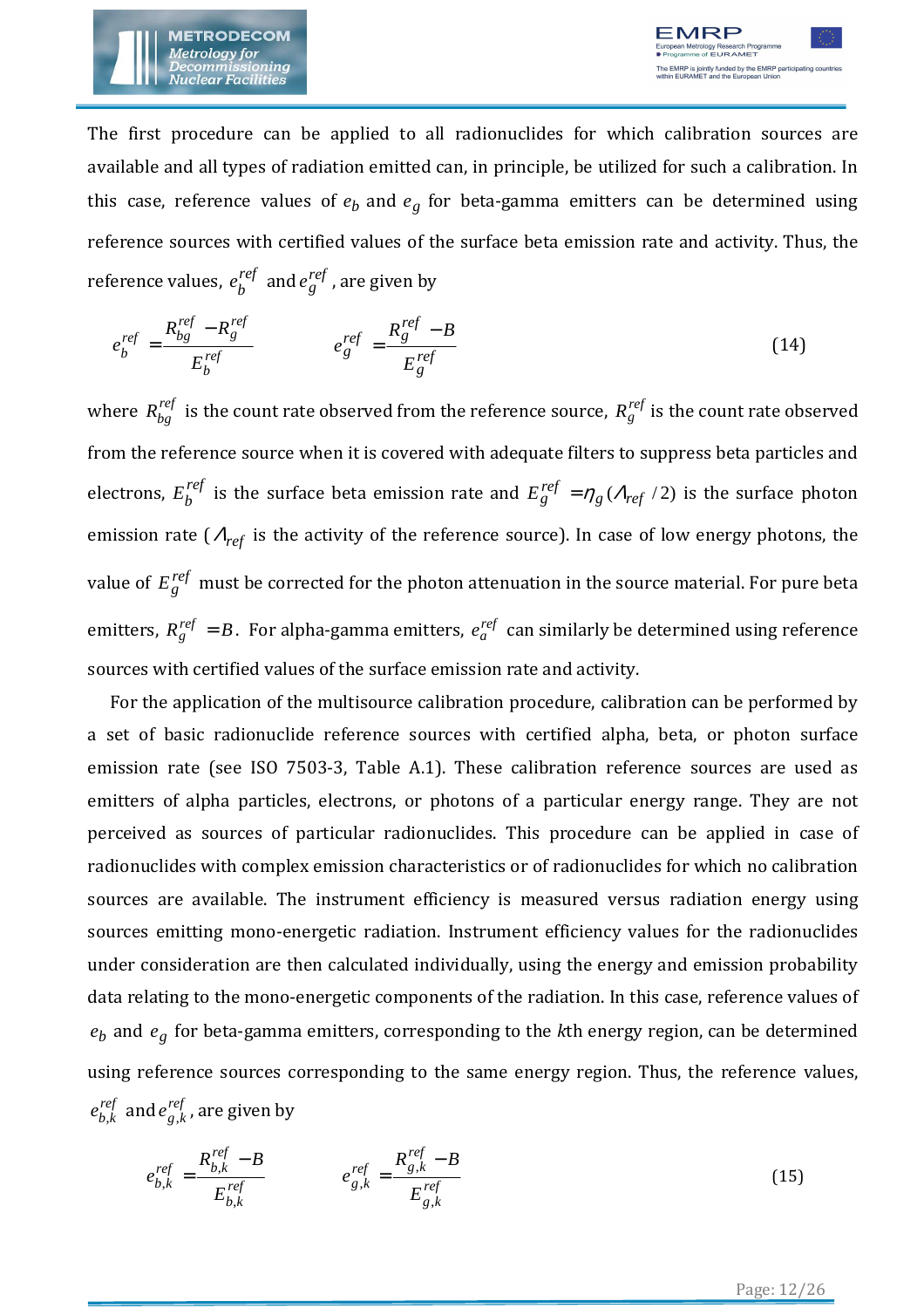

where  $\,R^{ref}_{b,k}\,$  and  $\,R^{ref}_{g,k}\,$  are, respectively, the count rates observed from beta-emitting and gammaemitting reference sources corresponding to the *k*th energy region,  $E_{b,k}^{ref}$  and  $E_{g,k}^{ref}$  are, respectively, the surface beta and gamma emission rate corresponding to the *k*th energy region and *B* is the background of the contamination monitor.

#### **2.2.3 Efficiency transfer method applied to surface contamination measurements**

The activity per unit area,  $\Lambda_S$ , of contamination sources is defined by  $A_S = A/S$ . The activity, <sup>Λ</sup>, of a given radioactive source containing a single radionuclide and the response of a radioactive measurement system (net count rate) are related by  $R_{net} = \varepsilon_c \Lambda$ , where  $\varepsilon_c$  is the overall or the counting efficiency of the measurement system for a given counting geometry (ICRU, 1994). It follws that

$$
A_S = \frac{R_{net}}{S\epsilon_c} = C_A R_{net} \tag{16}
$$

where  $C_A = 1/(S \varepsilon_c)$ . Neglecting the coincidence summing effect ,  $\varepsilon_c$  can be expressed as

$$
\varepsilon_c = \frac{R_{net}}{\Lambda} = \frac{R_a + R_b + R_g}{\Lambda} = \eta_a \varepsilon_{da} + \eta_b \varepsilon_{db} + \eta_{ph} \varepsilon_{dg}
$$
(17)

where  $R_{net} = R_a + R_b + R_g$  is the count rate recorded by the monitor and corrected for background, dead time losses and decay, *R<sup>a</sup>* , *R<sup>b</sup>* and *R<sup>g</sup>* are, respectively, the count rates due to alpha, beta particles (including electrons) and photons,  $\varepsilon_{da}$ ,  $\varepsilon_{db}$  and  $\varepsilon_{dg}$  are, respectively, the detection efficiencies for alpha, beta radiation (including electrons) and photons. Taking account of Eq. (17) and applying the efficiency transfer method, we get

$$
C = \frac{1}{S\varepsilon_c} = \frac{1}{S(\eta_a T_a \varepsilon_{da}^{ref} + \eta_b T_b \varepsilon_{db}^{ref} + \eta_g T_g \varepsilon_{dg}^{ref})}
$$
(18)

where  $T_a = \varepsilon_{da}$  /  $\varepsilon_{da}^{ref}$  ,  $T_b = \varepsilon_{db}$  /  $\varepsilon_{db}^{ref}$  and  $T_g = \varepsilon_{dg}$  /  $\varepsilon_{dg}^{ref}$  are efficiency transfer factors from the reference measurement to the measurement of the actual contamination source,  $T_a$ ,  $T_b$  and  $T_g$ are efficiency transfer factors for alpha particles, beta radiation (including electrons) and photons. The quantities  $\varepsilon_{da}$ ,  $\varepsilon_{db}$  and  $\varepsilon_{dg}$  are determined during the calibration using reference sources with certified values of the activity. In this case, the procedure for the direct calibration of an instrument with respect to a specific radionuclide using a single calibration source made from the same radionuclide must be applied.

The reference values of  $\varepsilon_{db}$  and  $\varepsilon_{dg}$  for beta-gamma emitters,  $\;\varepsilon_{db}^{ref}$  and  $\;\varepsilon_{dg}^{ref}$  , are given by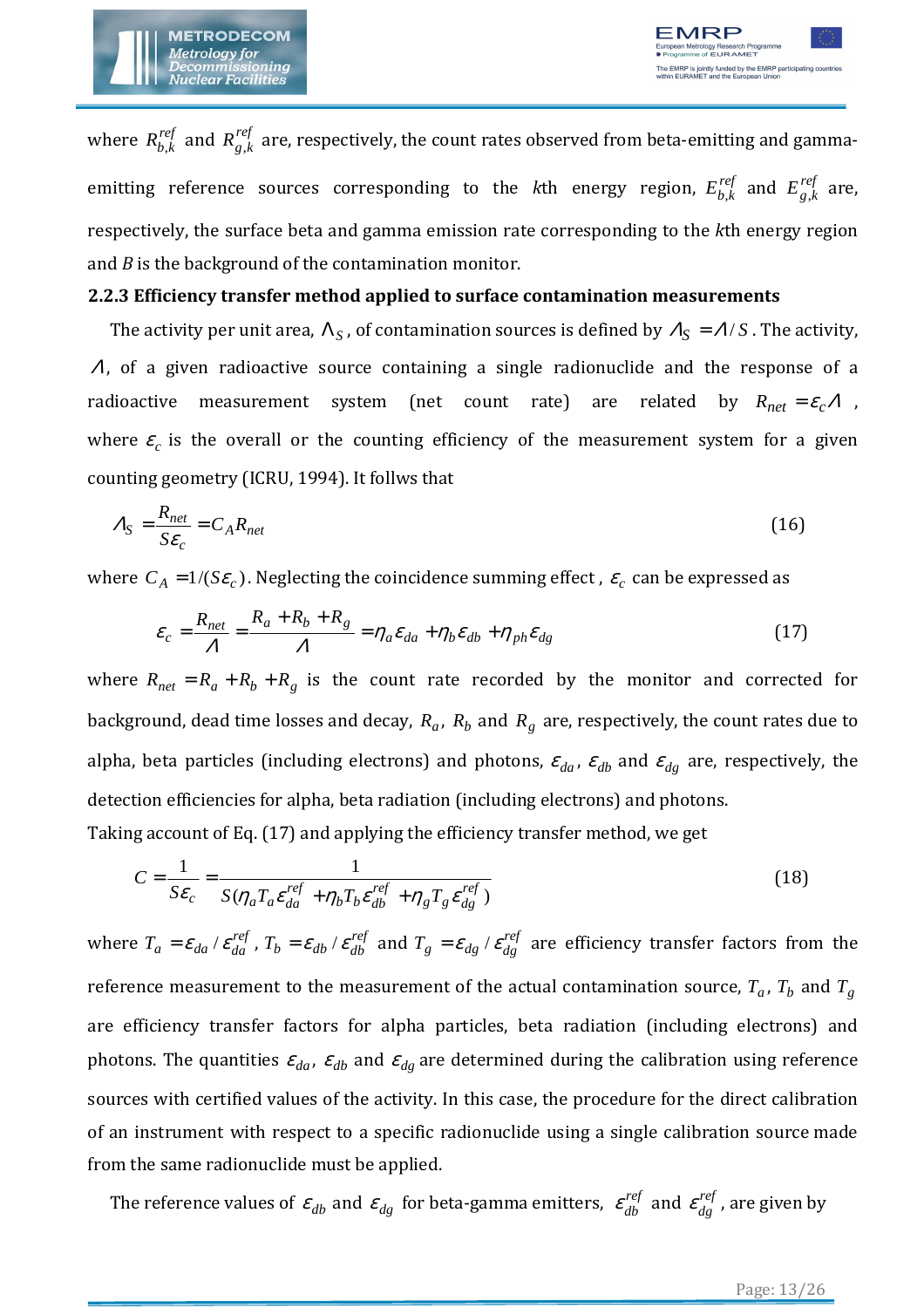

$$
\varepsilon_{db}^{ref} = (R_{bg}^{ref} - R_g^{ref})/(\eta_b \Lambda_{ref}) \varepsilon_{dg}^{ref} = (R_g^{ref} - B)/(\eta_g \Lambda_{ref})
$$
(19)

where  $R_{bg}^{ref}$  is the count rate observed from the reference source due to beta and gamma radiations,  $R_g^{ref}$  is the count rate observed from the reference source due gamma radiation (beta radiation and electrons emitted by the reference source were suppressed using filters according to ISO 8769) and  $\varLambda_{ref}$  is the activity of the reference source. For alpha-gamma emitters,  $\varepsilon_{da}^{ref}$ can similarly be determined using reference sources with certified values of the activity.

To apply in practice the efficiency transfer method, the efficiency transfer factors  $T_a$ ,  $T_b$ and  $T_g$  must be calculated and/or determined experimentally.

#### **2.3 Indirect method for evaluating surface contamination**

#### **2.3.1 Introduction**

Indirect evaluation of surface contamination is more generally applicable when the surfaces are not readily accessible because of difficult location or configuration, where interfering radiation fields adversely affect contamination monitors or when methods of direct measurement with standard instrumentation are not available (e.g. tritium).

The amount of removable contamination is usually determined by obtaining wipe samples. The removable surface contamination transferred to a wipe sample will vary according to the: (i) type of wipe material; (ii) method used; (iii) physical and chemical nature of the contaminated material; (iv) surface roughness of the material wiped, and (v) physical and chemical nature of the radionuclide contaminants. In order to determine the extent of surface contamination of materials and the effectiveness of the decontamination processes reliably, the wipe removal factor for the contaminant must be determined for the various materials wiped. The removal factor is the ratio of the activity of the radionuclides removed from the surface by one initial swipe sample to the total removable activity. This wipe removal factor must then be applied when evaluating the measurement results of the wipe samples. Among the many types of wipe materials used are dry wipes that use various dry absorbent materials such as glass and cellulose fibres, and wet wipes used by application of various solvents to the dry wipe to enhance the amount of material removed from the surface.

#### **2.3.2 Guidelines on wipe test sampling**

According to ISO 7503-2, when taking wipe samples from large areas, the following points shall be taken into consideration:

a) Outline the required area to wipe using string or tape, for example,  $100 \text{ cm}^2$  for surface contamination guideline values or  $300 \text{ cm}^2$  for surface contamination limits.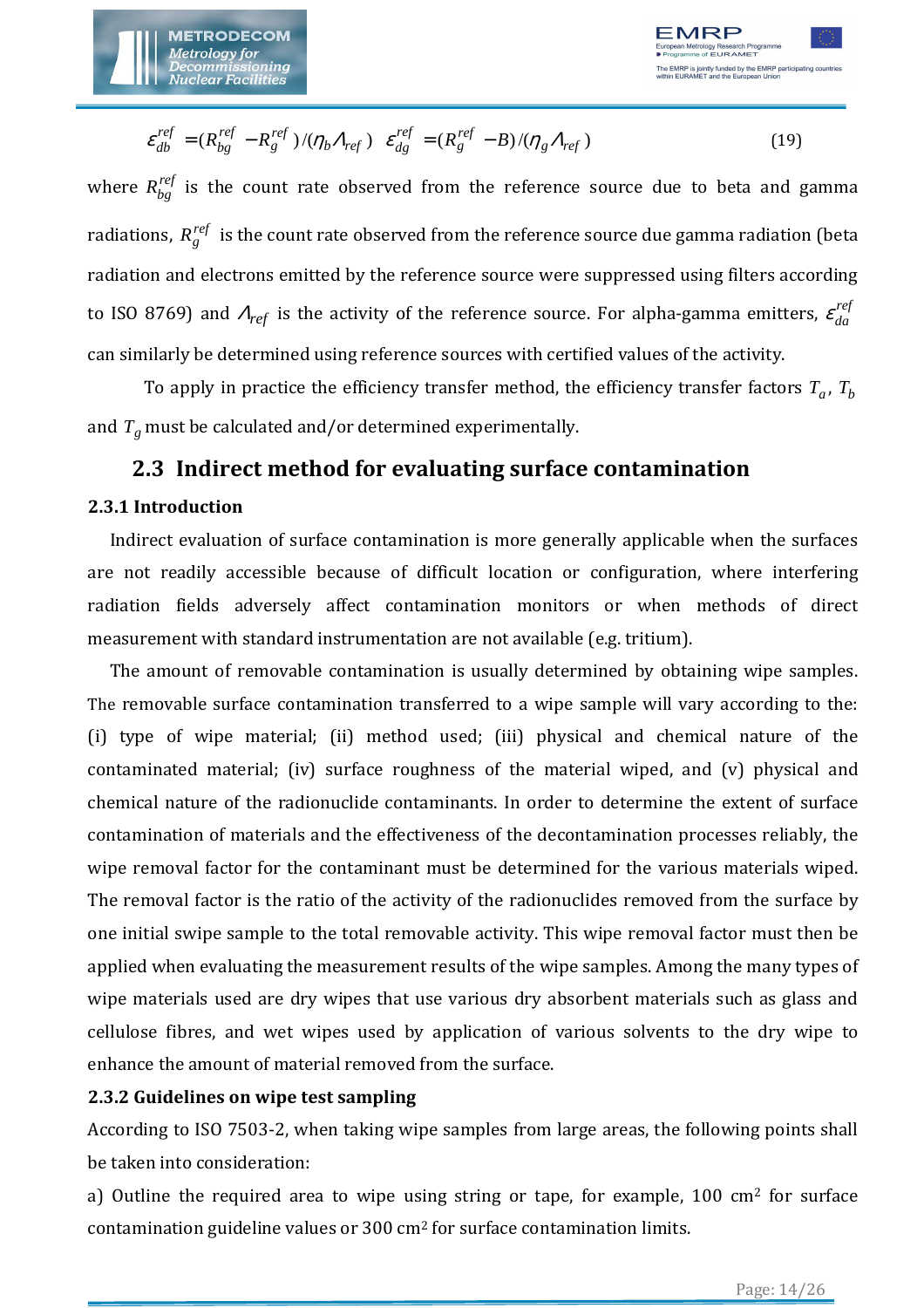

b) If a wetting agent is used for moistening the wipe material, this wetting agent should not exude from the material.

c) The radioactive material should be dissolved or suspended in the wetting agent. The wetting agent water should be used for tritium, dust and water-soluble compounds.

d) The wipe should be pressed moderately against the surface to be checked, using fingertips or, preferably, by means of a holder.

e) The entire area required by regulations shall be wiped.

f) After sampling, if using other methods than liquid scintillation counting, the wipe material shall be carefully dried in such a way that loss of activity is prevented. In case of contaminations of tritium, iodine isotopes or other volatile isotopes, drying of the wipe material shall be omitted. g) Use extreme caution when handling potentially contaminated wipe materials in order to prevent cross-contamination.

Detection and evaluation of removable tritium contamination or other volatile radionuclides should be carried out using wet wipe samples and the following points shall be taken into consideration when taking wipe samples:

a) If possible, the area to be wiped should measure 100 cm2.

b) Where regulations permit larger areas to be wiped, such areas shall be used for sampling and their actual size shall be included in the calculation of the result; wiping of very large areas with a single wipe should be avoided since the removal factor decreases with increasing area.

c) The wipe shall be pressed moderately against the surface to be wiped, preferably by means of a holder which is designed to ensure uniform and constant pressure.

d) The entire area of 100 cm2 or larger shall be wiped.

e) Unused wipe materials should be stored in a tritium free atmosphere.

f) The use of disposable gloves is recommended during wipe testing of highly contaminated surfaces; changing of gloves may be necessary to avoid cross-contamination of samples.

#### **2.3.3 Instrumentation**

Measurements of wipe samples are often carried out using well shielded, pulse-counting, installed laboratory instruments. Portable surface contamination meters or monitors can also be used, but not in preference to well shielded installed laboratory instruments. If a portable instrument is calibrated for the direct method of surface contamination evaluation, it is of value to calibrate it also for the indirect method (see ISO 7503-3). In the absence of interfering radiation fields, portable instruments may be used to evaluate surface contamination when preferred laboratory instruments are not available. If wipe tests with high activities are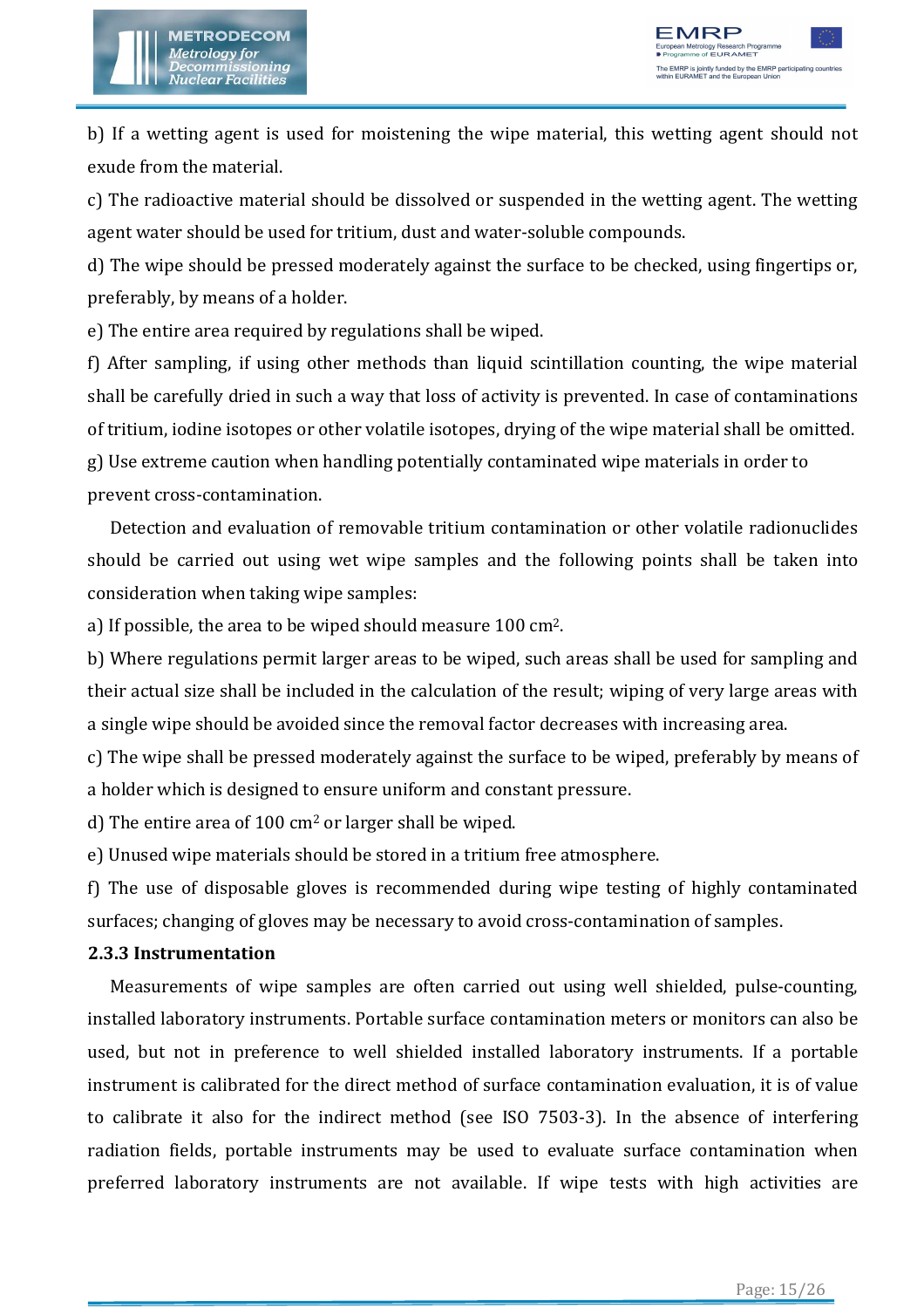

expected, a pre-measurement using an adequate portable measuring instrument is recommended to avoid contamination of installed instruments.

Liquid scintillation counting is primarily used to count low energy betas particles and to a lesser extent alpha particles. Counting efficiencies range from 30 % up to 100 %. The liquid scintillation method is most often used to measure  ${}^{3}H$ ,  ${}^{63}Ni$ , and  ${}^{14}C$ . Emission can be detected by liquid scintillation counting with varying degrees of efficiency depending on the following: (i) the type and energy of emission (X-rays and photons may escape from the scintillator without interacting); (ii) whether the sample is dissolved in the scintillator; in the form of particles; or retained in the wipe material; (iii) the effect of chemicals on the scintillator; (iv) absorption of the emitted light by colour or opacity of the sample before it reaches the photomultiplier(s); (v)the orientation of the wipe in the sample vial.

#### **2.3.4 Measurement procedure**

According to ISO 7503-2, the operating instructions for the instruments used for measuring the wipe samples shall be followed. The background radiation level in the area where the wipes are counted should be low and constant. The following requirements shall be followed:

a) Before making a wipe measurement, the background count rate shall be determined at the place of measurement.

b) The background count rate shall be checked from time to time to account for changes in background levels.

c) The instrument shall have a current calibration status and shall be verified using a suitable check source. Frequency: daily for instruments in frequent use, otherwise before each use. Deviations higher than 25 % from the agreed value impose the recalibration of the instrument.

d) Instrument calibration factors suitable for the nuclides to be measured must be available.

e) The geometry conditions during a measurement should be identical to those used during instrument calibration. For portable instruments, they should be as close as practicable to those used during instrument calibration; removable spacers may be used for this purpose.

f) For methods other than liquid scintillation counting, the sensitive area of the detector shall be larger than the wipe sample.

g) If a wipe sample with alpha or beta emitters should be measured, alpha-beta pulse discrimination is required.

For the measurement of wipe samples by liquid scintillation counting, the following requirements shall be complied with:

a) For watery wipe samples, appropriate scintillation cocktails are required.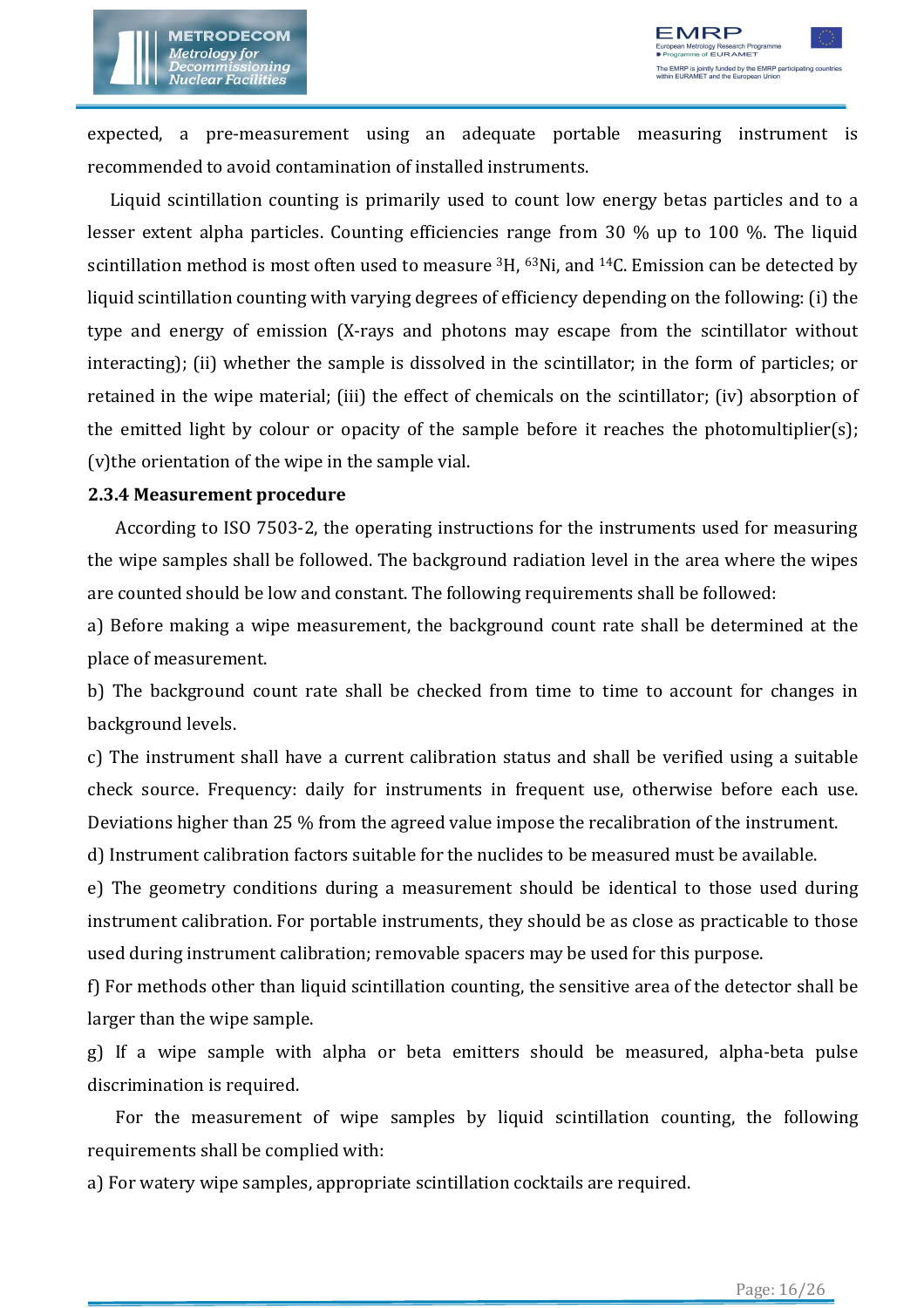

b) Tritium wipe samples should be placed into the counting vial already containing an appropriate amount of scintillation cocktail.

c) Wet tritium wipe samples shall be placed directly in the scintillation cocktail for about 20 min prior to counting to approach equilibrium distribution of the tritium activity and dark adaption.

d) Care should be taken that the introduction of the wipe sample into the scintillation cocktail does not cause excessive losses of light due to the mass of the material or to quenching effects, and does not introduce spurious scintillations due to brightening agents.

#### **2.3.5 Evaluation of measurement data**

Using installed instruments, the activity per unit area of the removable contamination of the wiped surface can be derived from the activity measurement result of the wipe material. According to ISO 7503-2, for installed instruments, the activity per unit area  $A_{w, S}$  (Bq/cm<sup>2</sup>) of the removable contamination of the wiped surface, in relation to the activity <sup>Λ</sup>*w* (Bq) of the wipe sample, is given by

$$
A_{w,S} = \frac{A_w}{S_w \varepsilon_w} \tag{20}
$$

where  $S_w$  (cm<sup>2</sup>) is the wiped surface area and  $\varepsilon_w$  is the wiping efficiency. Determining the wiping efficiency experimentally involves time and effort. Usually, a conservative value of 0.1 is used which assumes the wipe material only picks up 10 % of the available removable contamination.

Portable instruments calibrated according to ISO 7503-3, Annex D can be used to determine the activity per unit area of the removable contamination of the wiped surface. Thus, we have

$$
A_{r,S} = C_r (R_w - B) \tag{21}
$$

where  $A_{r, S}$  (Bq/cm<sup>2</sup>) is the activity per unit area of the removable contamination of the wiped surface,  $C_r$  (Bq.cm<sup>-2</sup>s ) is the activity calibration factor,  $R_{_{W}}$  (s<sup>-1</sup>) is the observed count rate from the wipe and  $B(s^{-1})$  is the background count rate of the instrument.

The uncertainties in assessing the levels of contamination from wipe tests are great and are affected by many factors including, but not limited to the following: (i) the type of wipe material used; (ii) the pressure applied by the person when making the wipe; (iii) the area wiped; (iv) the contamination distribution; (v) the porosity, chemical composition, texture and cleanliness of the surface.

Wiping efficiency can vary enormously and is almost impossible to assess accurately. The uncertainties in the wiping efficiency are an order of magnitude larger than other uncertainties in the measurement. Consequently, it has been common practice to allocate a value of conservative 10 % to the wiping efficiency, as essentially a "best guess".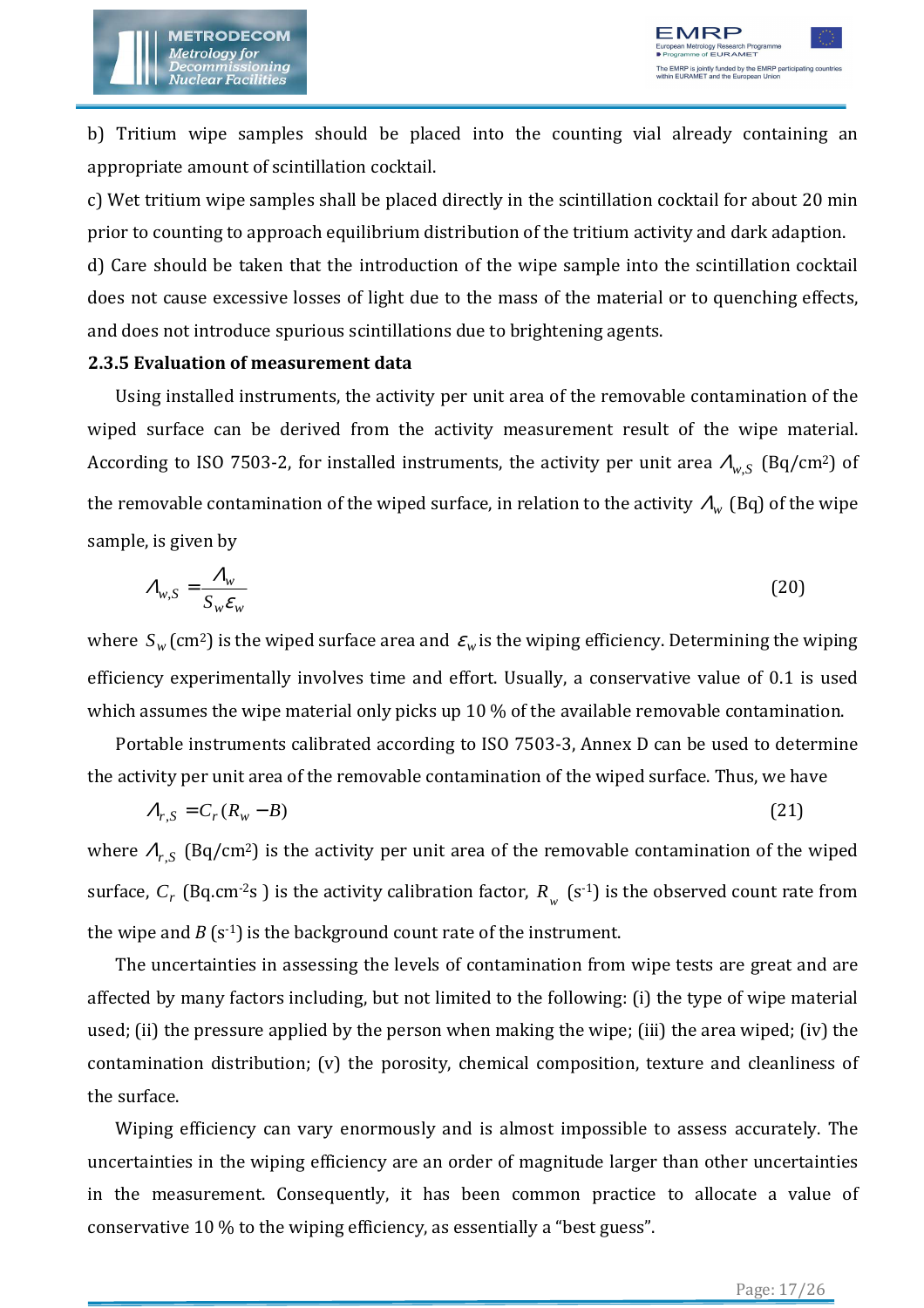

#### **2.3.6 A new promising wiping technique**

Strippable gels such as Decon Gel 1101, which are relatively new materials, have a high removal factor (up to 90–100%), even on porous surfaces such as concrete. The narrower range in removal factors should reduce the uncertainty associated with this factor. However, repeated sampling should be performed to verify this as both a quality control (QC) and validation measure. The removal factor for the strippable gel does not seem to depend on the chemical form of the contaminant. This could minimize the uncertainty due to the combination of material and solvent chosen for traditional swipes. Strippable gels can be applied over an area larger than the desired sample area. The exact area needed can be cut from the stripped gel, provided it can be removed as a single large piece. This eliminates uncertainties in the area due to freehand wiping. Pressure applied would not appear to enter as a factor. The gel can be counted directly if it has been previously calibrated for the radionuclide of concern. Variations in thickness may contribute to the uncertainty due to self-absorption. These gels may be rehydrated and the encapsulated radionuclides separated for analysis, for example, by liquid scintillation counting.

This new material has the potential for making wipe measurements a more realistically quantitative determination of removable surface activity with detection limits that may be lower than current practice can achieve (EPA, 2011).

### **3. Mapping the contamination**

#### **3.1 General**

Radiological characterization plays an important role in decommissioning of nuclear facilities. It is the basis for planning, identification of the extent and nature of contamination, assessing potential risk impacts, cost estimation, implementation of decommissioning framework, radiation protection, protection of the environment, and management of material arising from decommissioning, as well as supporting decisions for release of buildings and site. At all stages of a decommissioning project, adequate radiological characterization is of crucial importance. A large number of measurement techniques are available for successful application of radiological characterization, allowing rapid and comprehensive determination of the activities of most relevant radionuclides. For other radionuclides that are hard to detect, scaling factors can be established that relate their activities to key nuclides.

#### **3.2 Radiological surveys for decommissioning of nuclear facilities**

Radiological surveys deals with measurements of radiation levels and radioactivity associated with a site, area or objects together with appropriate documentation and data evaluation. The strategy of the survey depends on the survey goals. Thus, routine surveys are usually performed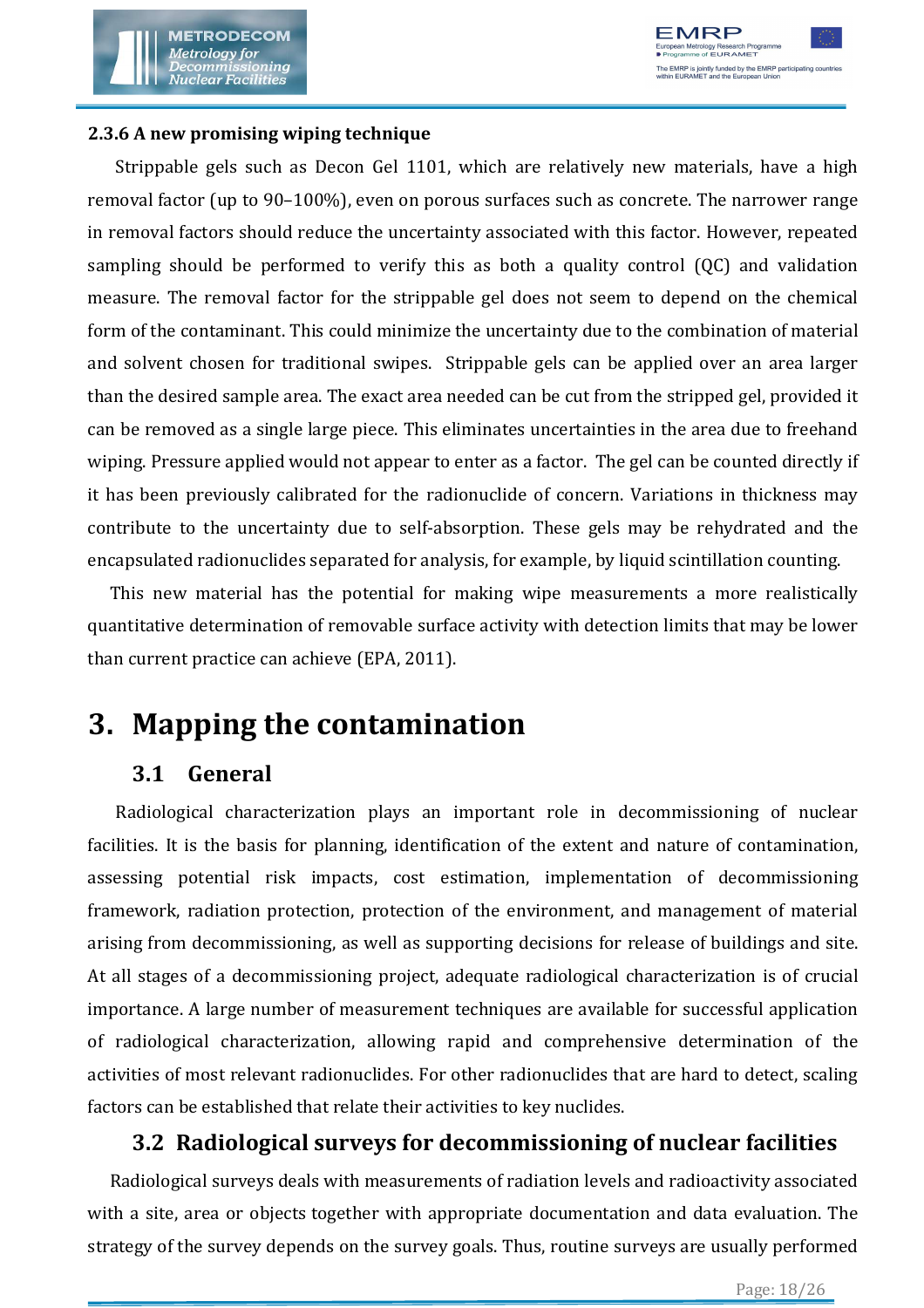

in areas where radiological conditions are well known and generally consistent. Routine surveys can be associated with:

- Measurements within and at the boundary of areas to ensure they are correctly designated;

- Day-to-day duties to prevent the spread of contamination in an area or to personnel.

Non-routine surveys are usually associated with circumstances where the radiological conditions could be unknown, difficult to predict, or highly variable. In the decommissioning of nuclear facilities are performed many types of radiological surveys such as Scoping, Characterization, Remedial Action Support and Final Status Survey. In addition, Clearance Surveys are performed for the demonstration of compliance with clearance levels of materials and equipment resulted from the decommissioning process.

The characterization survey is the most comprehensive of all the survey types and generates the most data. It needs careful planning and a dedicated infrastructure as well as knowledgeable staff for its implementation. A comprehensive radiological characterization program normally comprises the following steps:

• An initiating step where the targets of the campaign are defined and, if necessary, where consent from the competent authority is gained.

• A planning step where historical information from the facility is evaluated and where the strategy and the plan for sampling and measurements are developed.

• An implementation step where sampling and measurements are carried out, if necessary aided by calculation methods, e.g. for determination of activation.

• A step for data assessment and evaluation, in which the various results are interpreted and reviewed, statistical evaluation of measurement results is carried out, etc., and where calculated results and measured data are compared.

• A finalization step where the results are documented and (if necessary) reported to the competent authority and are used for the various purposes and objectives for which they have been derived.

Contamination surveys deal with the measurement of the surface contamination and are usually associated with the radiological characterization of nuclear sites, areas or objects from nuclear sites. Mapping the surface contamination is usually performed by means of contamination surveys measuring the activity per unit area at different locations in a given area. The statistical *sampling design* provides the number of locations and their coordinates.

The contamination surveys may combine a number of direct measurements with scanning to identify areas of elevated activity. The scans must be performed for 100 % of the investigated surface if the probability of areas of elevated activity is high. For direct measurements, the investigated surface may be considered as being overlaid by a grid (rectangular or otherwise),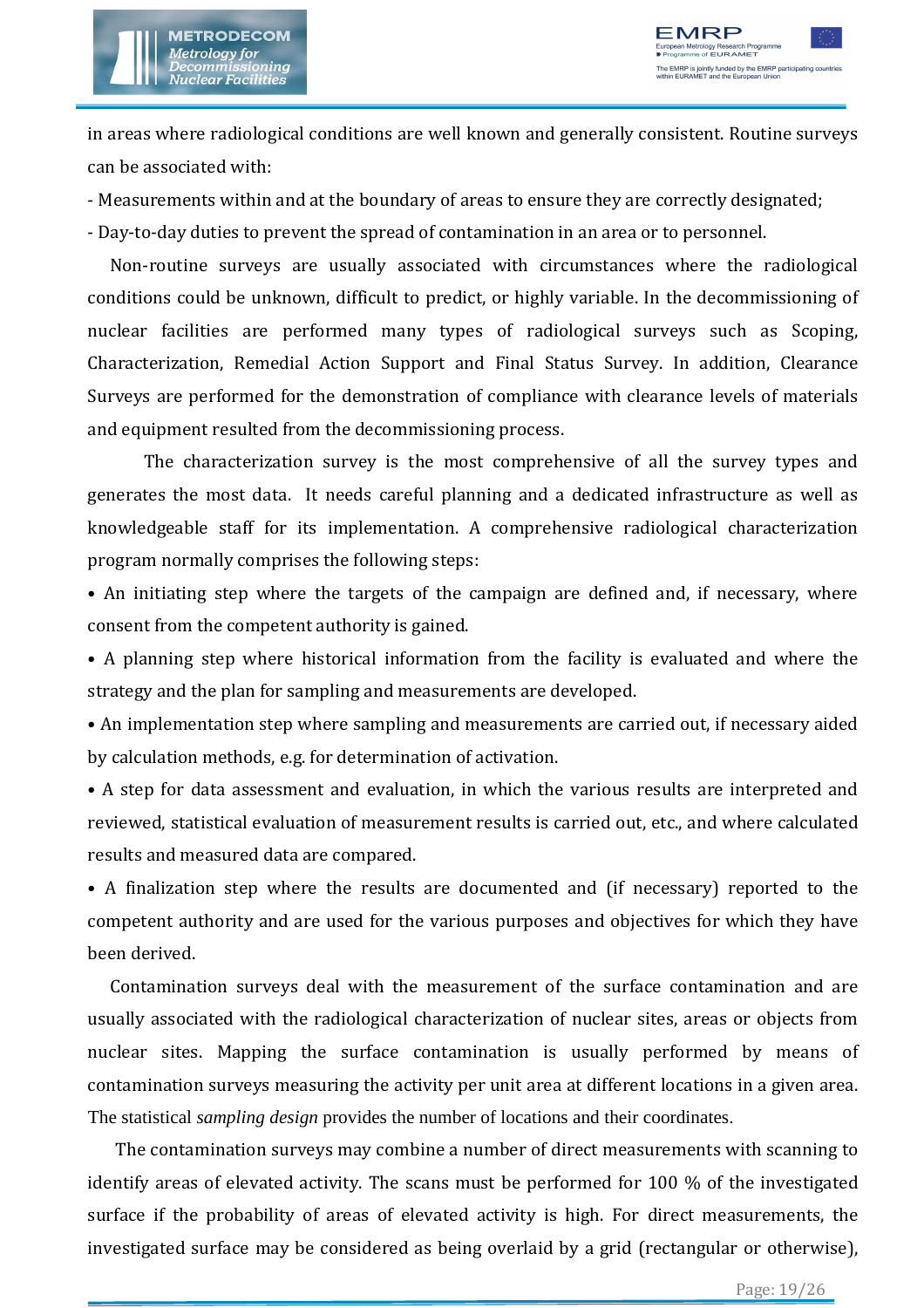and measurement locations are at gridline intersections at fixed distance apart in each of the two directions. Both the extent of the grid and the spacing between locations are important. The measurement grid should span the investigated surface so that any part of the surface could become a measurement location. If the goal of the study is to describe spatial correlations, the spacing between measurement locations should be shorter than the range of the correlation. A systematic grid may also include additional points at short distances from some of the grid points that are located into the areas of elevated activity. These points can provide additional information about small-scale spatial correlations.

In case of surface with low potential for areas of elevated activity, the measurement locations can be determined randomly. If there is knowledge of areas with different levels of contamination over the investigated surface, random measurement locations would be selected within each area. The number of measurement locations in each area would be defined on the basis of its relative value.

Each point from the data set obtained by means of the contamination survey contains the spatial coordinates of each measurement location and the measured value of the activity per unit area at that location.

#### **3.3 Mapping the surface contamination**

#### **3.3.1 Statistical sampling**

Characterization surveys may have multiple objectives that must be clearly specified before the sampling program is designed, because different purposes require different sampling strategies and sampling intensities in order to be efficient, and to permit general inferences.

*Statistical sampling* is the process of gaining information about a *population* from a portion of that population called a *sample.* For characterization surveys, sampling refers to collection of data taking:

(1) a discrete number of measurements at different data points;

(2) a discrete number of laboratory measurements using samples of material.

Statistical sampling is pertinent and necessary in radiological surveys because of the natural stochastic variation that occurs in all environmental media, and the fact that this variation is usually much larger than variations associated with measurement uncertainties. The use of valid statistical - sampling techniques increases the chance that the sample is collected in a way that is representative of the population. If limited in number, samples should contain only typical members, or with adequately large sample numbers, sampling should cover the whole population, including the less-typical members. Representativeness of the sample is difficult to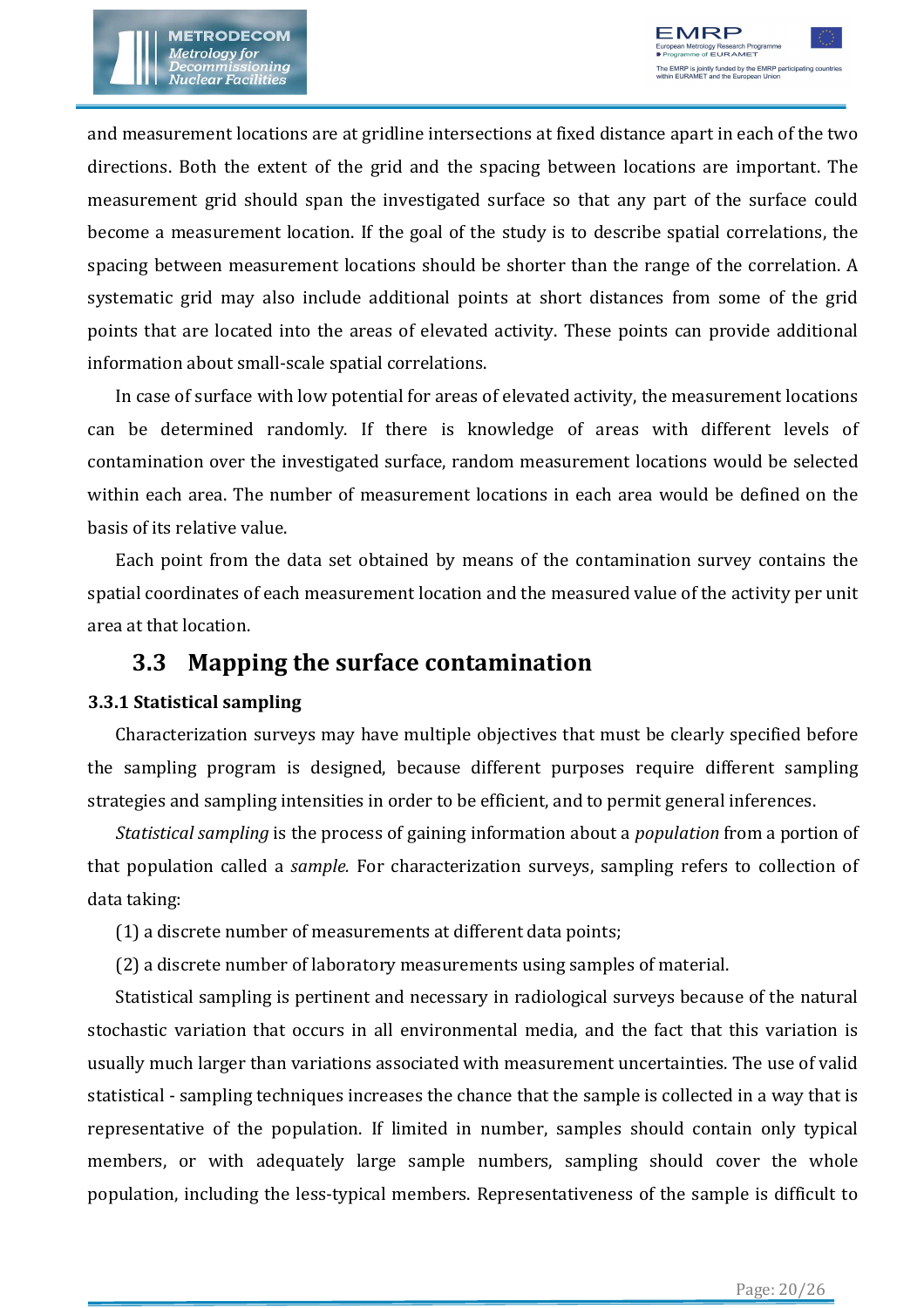



demonstrate and is usually considered justified or achieved by the procedure used to select the samples (ICRU, 2006).

A five-step protocol for designing a sampling program includes:

- Define the objectives and questions to be answered.
- Summarize the environmental context for the quantities being sampled and measured.
- Identify the target population, including spatial and temporal extent.
- Select an appropriate sampling design.
- Document the sampling design and its rationale.

There are many different sampling designs or schemes, which vary in terms of their practicality and applicability. The main sampling schemes are:

- (i) Simple random sampling;
- (ii) Stratified sampling;
- (iii) Systematic sampling.
- (iv) Judgmental sampling

Simple random sampling involves enumeration of each member in a defined target population and a random selection of members (samples) to be collected for a measurement. For stratifiedsampling designs, the population is divided into strata that are more homogeneous than the entire population. Usually, the proportion of sample observations in each stratum is similar to the stratum proportion in the population, but this is not a requirement. Systematic sampling usually involves sampling at regular spatial and/or temporal intervals along a line or at nodes of a defined grid and is probably the most commonly used method for field sampling. It is generally unbiased as long as the starting point is randomly selected and the systematic rules are followed with care. A systematic sample, using either a triangular or square grid, is the preferred sampling design to detect a single hot spot. The probability of detection depends on the size and shape of the hot spot and the spacing between locations on the grid.

 Judgmental sampling is based purely on judgment. Judgmental sampling can be problematic in that the sample may not be unbiased, precision cannot be quantified, and representativeness is unknown. However, judgmental sampling, if applied with expert knowledge, can have important benefits.

Other sampling schemes include two-stage sampling, in which primary sampling units are selected randomly, then the primary unit is sub-divided and the sub-units might be selected randomly. Cluster sampling is frequently applied in situations in which members of the population are found in clusters. Adaptive sampling is most commonly used when the sampling units aggregate or cluster together. Double sampling is used in a situation in which one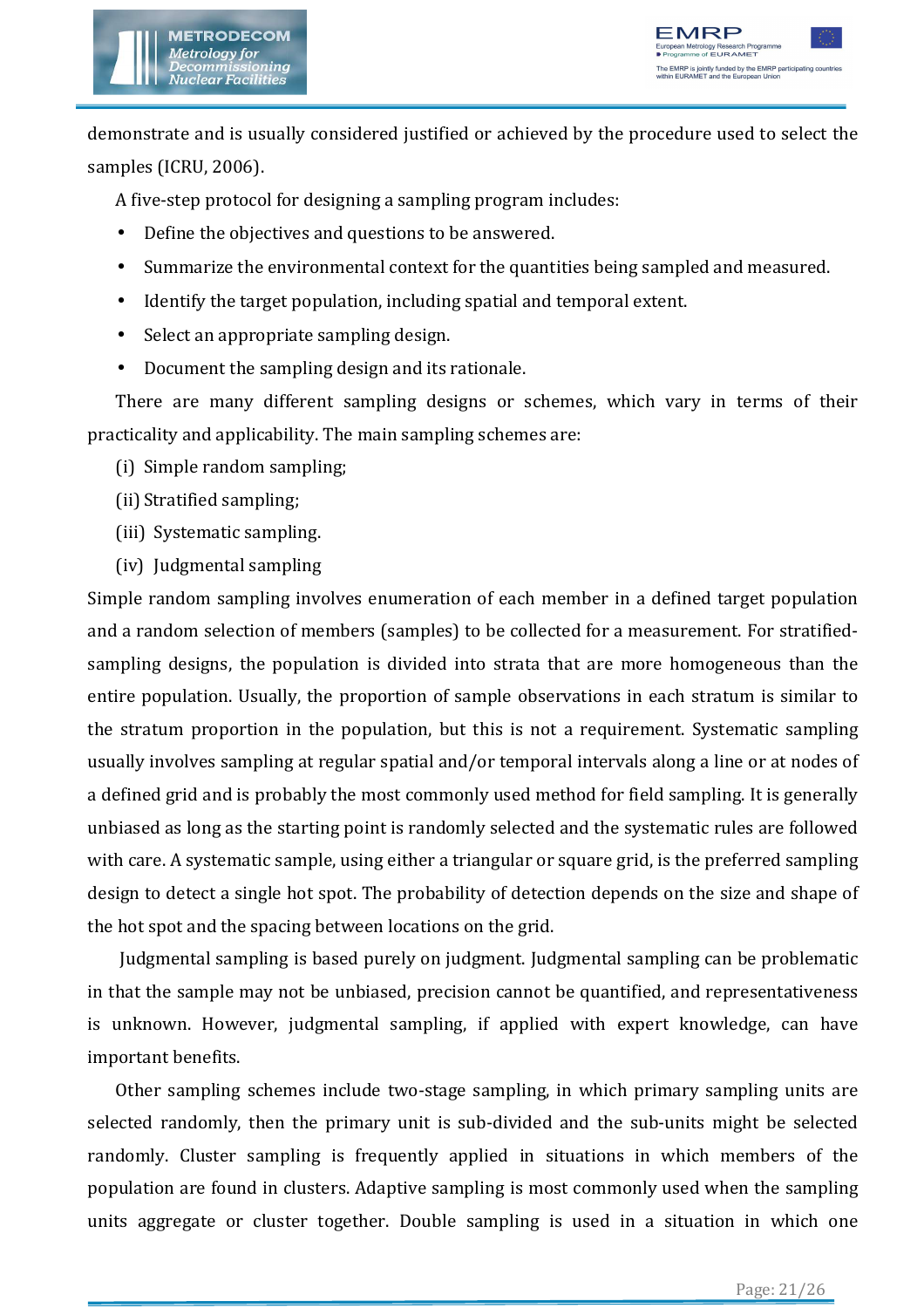

characteristic may be difficult or expensive to measure but another related characteristic is simple or easy to measure.

Relatively simple and straightforward formulas for estimating population averages, totals, proportions, percentiles, and ratios are available for data obtained from nearly all the sampling schemes described above. Likewise, statistical formulas for estimating the variance associated with such numerical estimates are readily available.

#### **3.3.2 Spatial sampling**

The classical sampling designs and analyses described above can be used in a spatial context. When it is necessary to sample a large area with closely spaced sampling locations, a systematic grid can require a very large number of sampling locations. Transect sampling can provide almost as much information with many fewer sampling locations. A transect sample is a random or, more commonly, a systematic sample along a line. Customarily the lines are straight lines.

Spatial sampling deals with random spatially correlated processes defined in a spatial domain. The process specifies values of an attribute across the spatial domain. The locations at which the attribute of interest is measured are defined by a series of spatial coordinates. Consider a spatial random process, *Z(u)*, defined in a two-dimensional domain. Here, *u* is a two-dimensional coordinate vector of a point in the spatial domain. Realizations of the process, *z(ui),* are observed at sampling points  $u_i$ , where  $i = 1, \ldots, n$ .

The values of the attribute of interest of the spatial random process at two locations are not generally independent. Values at two places nearby are likely to be more similar than values at two places further apart. Thus one can define the spatial covariance *Cov* of the random process in general as a function of lag distance (*h*) separating the sampling locations, by (ICRU, 2006)

$$
Cov(z(u), z(u+h)) = 2C(h) \tag{22}
$$

where *C(h)* is the spatial covariance between points separated by the lag distance *h*. Generally, the lag is a vector quantity and the covariance might depend both on length and direction. However, in many practical situations the covariance function does not display dependence on direction and the lag can be considered as a scalar value.

 The spatial correlation, *ρ(h)*, between attributes measured at two locations separated by the distance *h* can be written in terms of the spatial covariance, *C(h),* or the semivariogram, *γ(h).*

*ρ(h)=C(h)/C(0)=1-γ(h)/γ(∞)* (23) where *C(0)=γ(∞)* is the variance of the attribute over the spatial region. It is the semi-variogram of pairs of locations separated by sufficiently large a distance to eliminate spatial correlation. The spatial correlation defined by the semivariogram is preferred because it can be estimated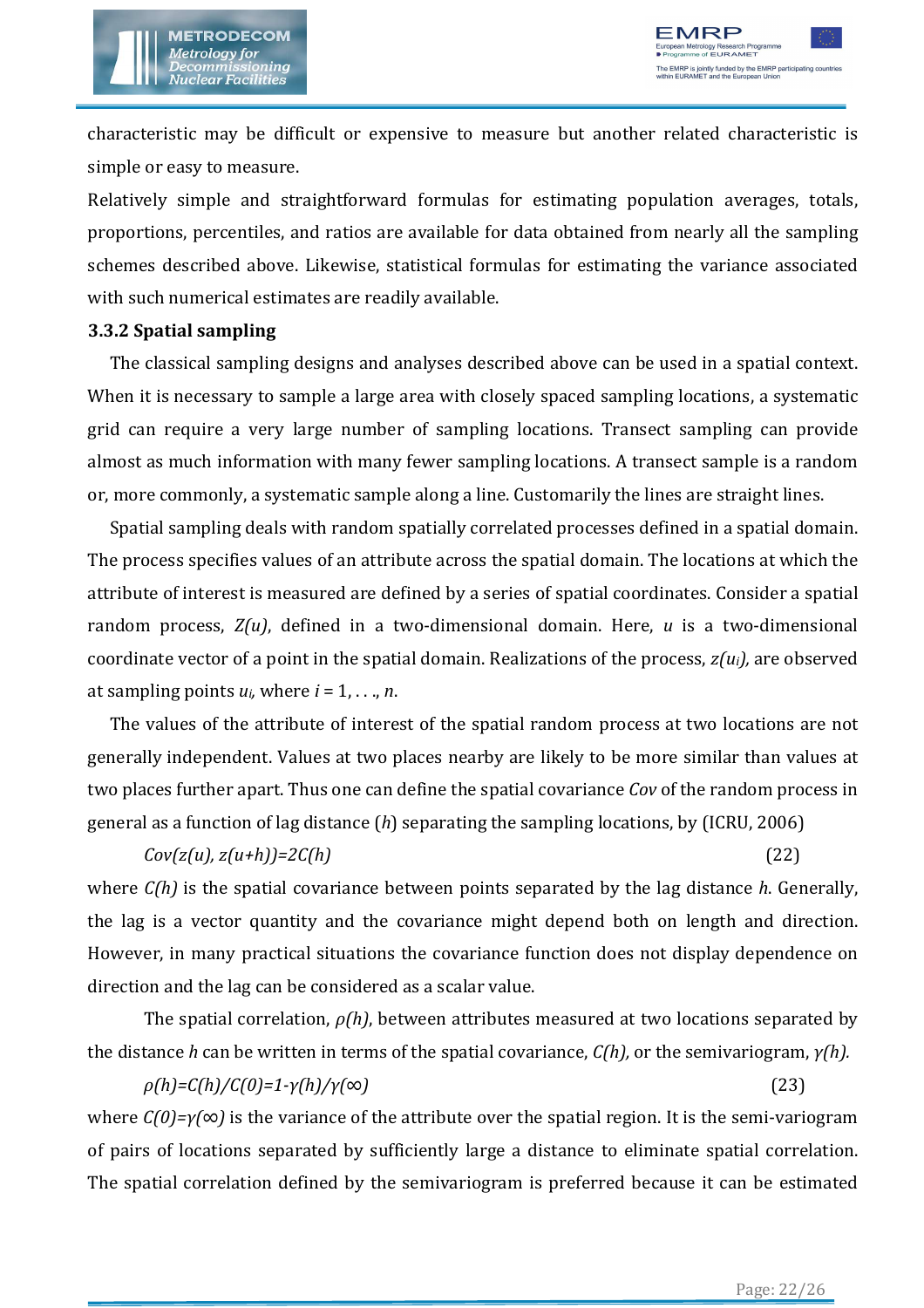

more accurately and is slightly more general mathematically. The most commonly used of several variogram estimators is the classical estimator

$$
\gamma(h) = \frac{1}{2N(h)} \sum_{i=1}^{N(h)} [z(u_i + h) - z(u_i)]
$$
\n(24)

Summation in Eq. () is done over all points separated by the lag vector *h*. The distance values are grouped into arbitrary defined bins, therefore Eq. () represents a variogram in binned form. An alternative is to work directly with variogram cloud, i.e., with the cloud of points

$$
\gamma(h_{ij}) = \gamma(u_i - u_j) = 0.5 \times [z(u_i) - z(u_j)]^2 \quad \text{for } i, j = 1, ..., n.
$$
 (25)

Three quantities from the variogram are commonly used to summarize the magnitude and extent of spatial correlation. They are illustrated by Figure 2. The nugget is the limiting value of the semivariance as the distance approaches zero. The nugget captures spatial variability at very small spatial scales (those less than the separation between observations) and also measurement error. The sill is the horizontal asymptote of the variogram, if it exists, and represents the overall variance of the random process. The range is the lag value at which the semi-variance value reaches the sill.





With input data and the spatial structure identified through the variogram, geostatistical techniques estimate the studied variable by a method similar to regression analysis called kriging . This always includes a quantification of the associated uncertainty.

#### **3.3.3 Mapping the surface contamination**

A key goal of statistical *sampling design* is to specify the sample size (number of samples) and sampling locations that will provide reliable information for a specific objective. The number of samples required depends on the quantity to be estimated (e.g., a mean, a variance, or something else), on the required precision, and on the natural variation inherent in the population being sampled. The sampling locations depend on both the sampling design and the number of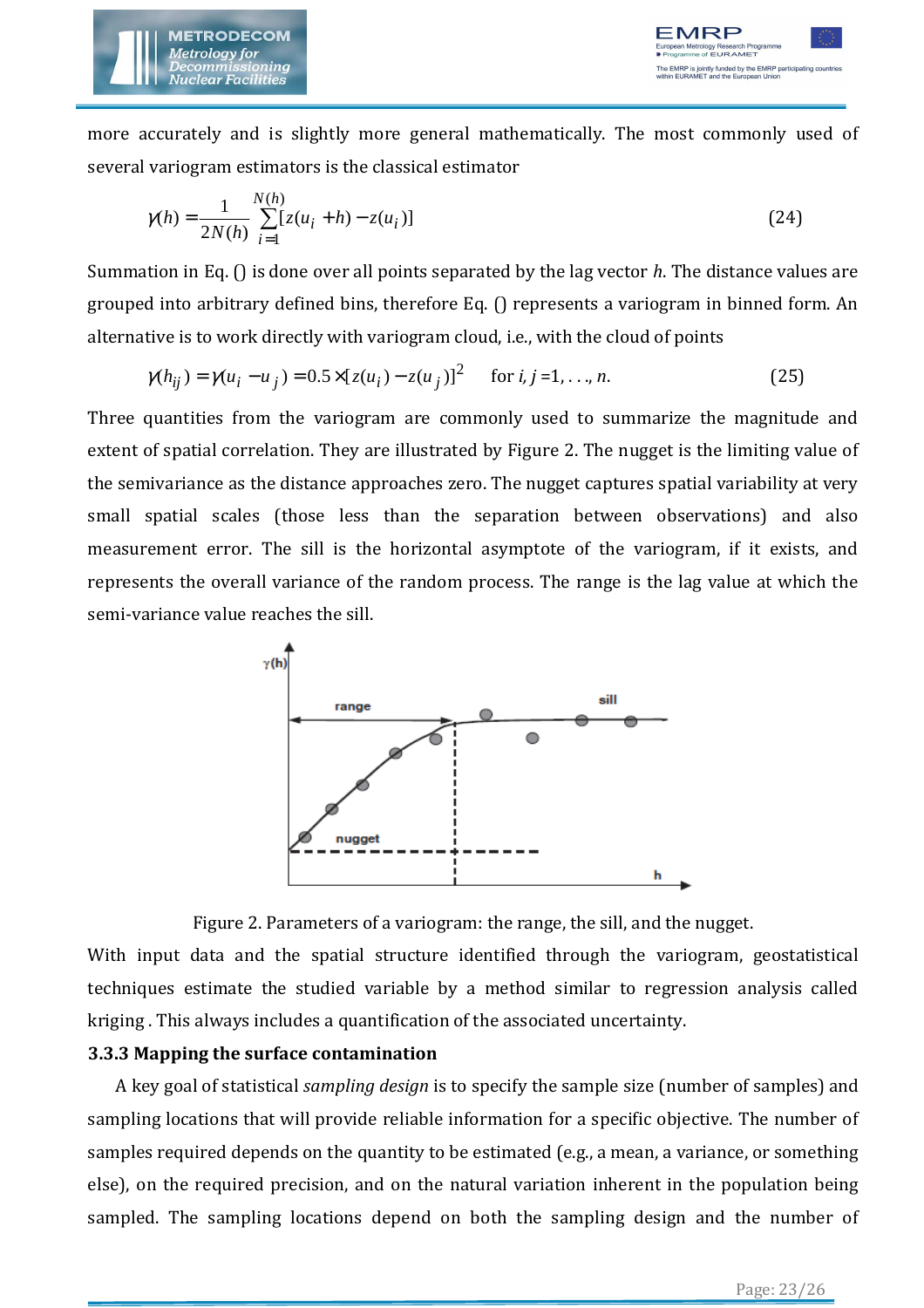

samples. Specific guidance on the use of statistics for sampling design can be found in the bibliography (ICRU, 2006). Software tools for sampling design are also available (Matzke et al., 2014).

The sampling design based on geostatistics make use of the variogram to design a sampling strategy. The variogram provides information about the spatial correlation between locations. This information can be used in two different ways, depending on the goal of the sampling strategy. If the sampling goal is to produce a map, or to estimate the proportion of an area where the attribute of interest exceeds some critical value, it is important to detect small-scale fluctuations in the quantity of interest. Prediction of the values at individual locations is most precise when those locations are highly correlated with observed locations. This can be achieved by ensuring that no place on the map is too far from an observed location. One design to achieve this is a systematic sample with a grid spacing less than the range of the variogram. A rectangular grid is slightly inferior to a triangular grid, but the rectangular grid is more practical.

Contamination mapping is the process of recording the level of contamination at numerous points throughout an area and displaying the data in terms of position and activity per unit area in a graphical form. The contamination map provides the spatial structure (pattern) of the contamination and is provided with a coordinate-based local system to uniquely determine the position of all measuring locations. Presenting the collected data as part of a map generally consists overlaying a colour scaled intensity representation onto a two dimensional map/spatial representation (drawing, picture) of the mapped area. In Figure 3, a simple and illustrative example of contamination map is shown.



Figure 3. A simple and illustrative example of contamination map

There are many methods for spatial interpolation and prediction, given a set of spatially registered measurement data. A widely used class of models includes polygon tessellation and triangulation based on a spatial sample. Others include global and local polynomial fitting, natural neighbour and inverse distance weighting interpolation. One of the more sophisticated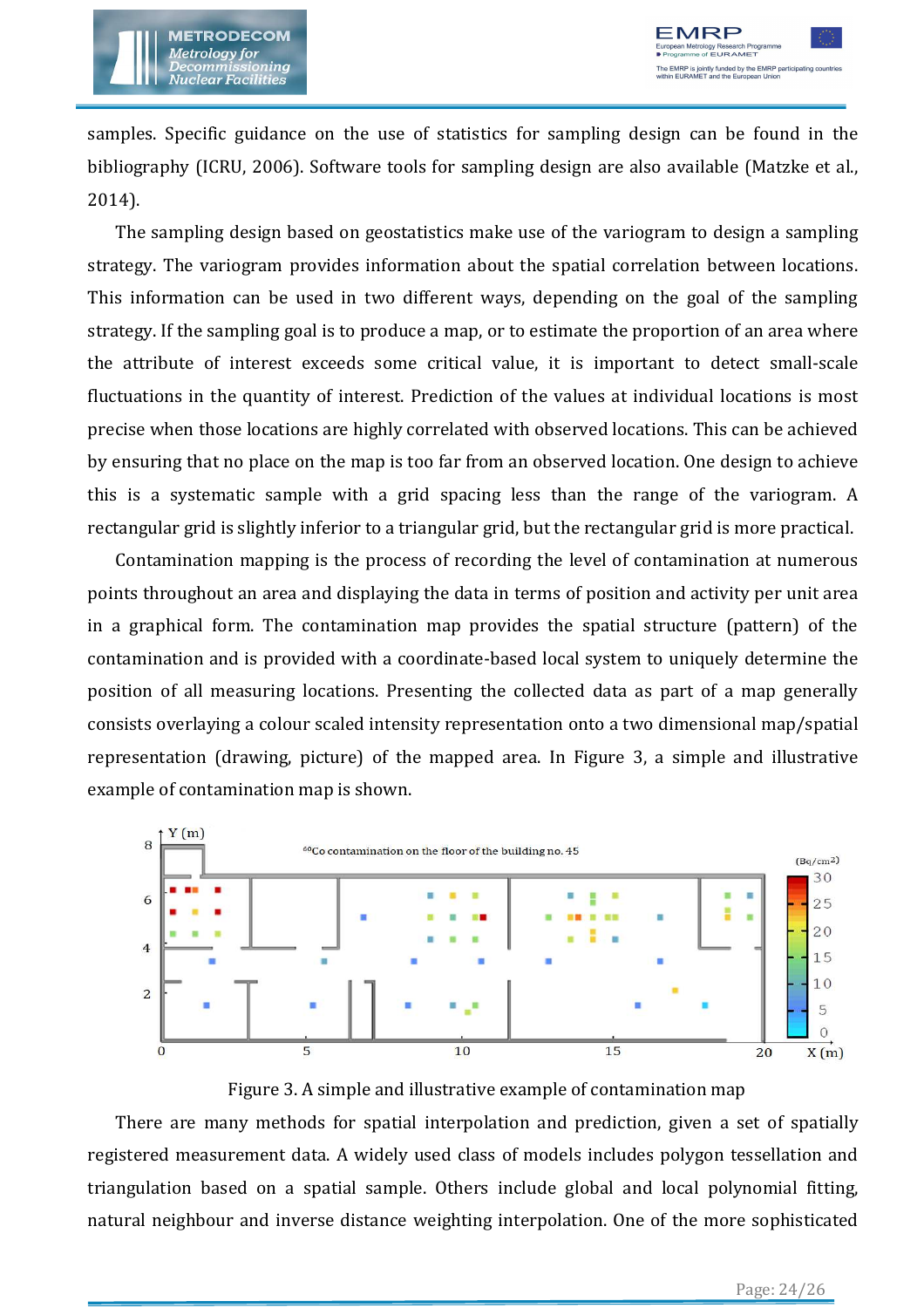

methods of interpolation is called kriging. Kriging makes the assumption that points closer to each other are more similar than point far away from each other. Instead of using a deterministic model for interpolation, kriging uses a stochastic model based on the dataset itself. There are several types of kriging techniques. The more general and the most common type is called ordinary kriging. It assumes an unknown but constant mean of the dataset. The interpolation for a single point is given by the kriging prediction equation

$$
\overline{z}(x_0) = \sum_{i=1}^{n} \lambda_i z(x_i)
$$
\n(26)

where  $z(x_0)$  is the estimated value at point  $x_0$ ,  $\lambda_i$  is the weight of point  $x_i$  with respect to  $x_0$  and  $z(x_i)$  is the value at point  $x_i$  . The sum of the weights is always equal to one. For a data set, we have

$$
A = \begin{bmatrix} \gamma(x_1, x_1) & \gamma(x_1, x_2) & \dots & \gamma(x_1, x_n) & 1 \\ \gamma(x_2, x_1) & \gamma(x_2, x_2) & \dots & \gamma(x_2, x_n) & 1 \\ \dots & \dots & \dots & \dots & \dots \\ \gamma(x_n, x_1) & \gamma(x_n, x_2) & \dots & \gamma(x_n, x_n) & 1 \\ 1 & 1 & 1 & 1 & 0 \end{bmatrix}, \qquad b = \begin{bmatrix} \gamma(x_1, x_0) \\ \gamma(x_2, x_0) \\ \dots \\ \gamma(x_n, x_0) \\ 1 \end{bmatrix}, \qquad \lambda = \begin{bmatrix} \lambda_1 \\ \lambda_2 \\ \dots \\ \lambda_n \\ \mu \end{bmatrix}
$$

where *A* is the semivariances of all the point-pairs, *b* is the semivariance of all the sampled points from the estimation point  $x_0$  and  $\lambda$  is the weights in the kriging equation. The following equations in matrix form can be set up.

$$
A\lambda = b \quad \text{and} \quad \lambda = A^{-1}b \tag{27}
$$

where *b* can be obtained using a variogram. With the semivariance and weights known, the kriging variance can be calculated using

$$
\sigma^{2}(z_{0}) = 2\sum_{i=1}^{n} \lambda_{i} \gamma(z_{0} - z_{i}) - \sum_{i=1}^{n} \sum_{j=1}^{n} \lambda_{i} \lambda_{j} \lambda(z_{i} - z_{j})
$$
(28)

To construct a map, the kriging prediction equation is used to predict values for a finely spaced grid of observations. These predicted values are then used to construct the map, using contour lines, shading, or colouring as appropriate.